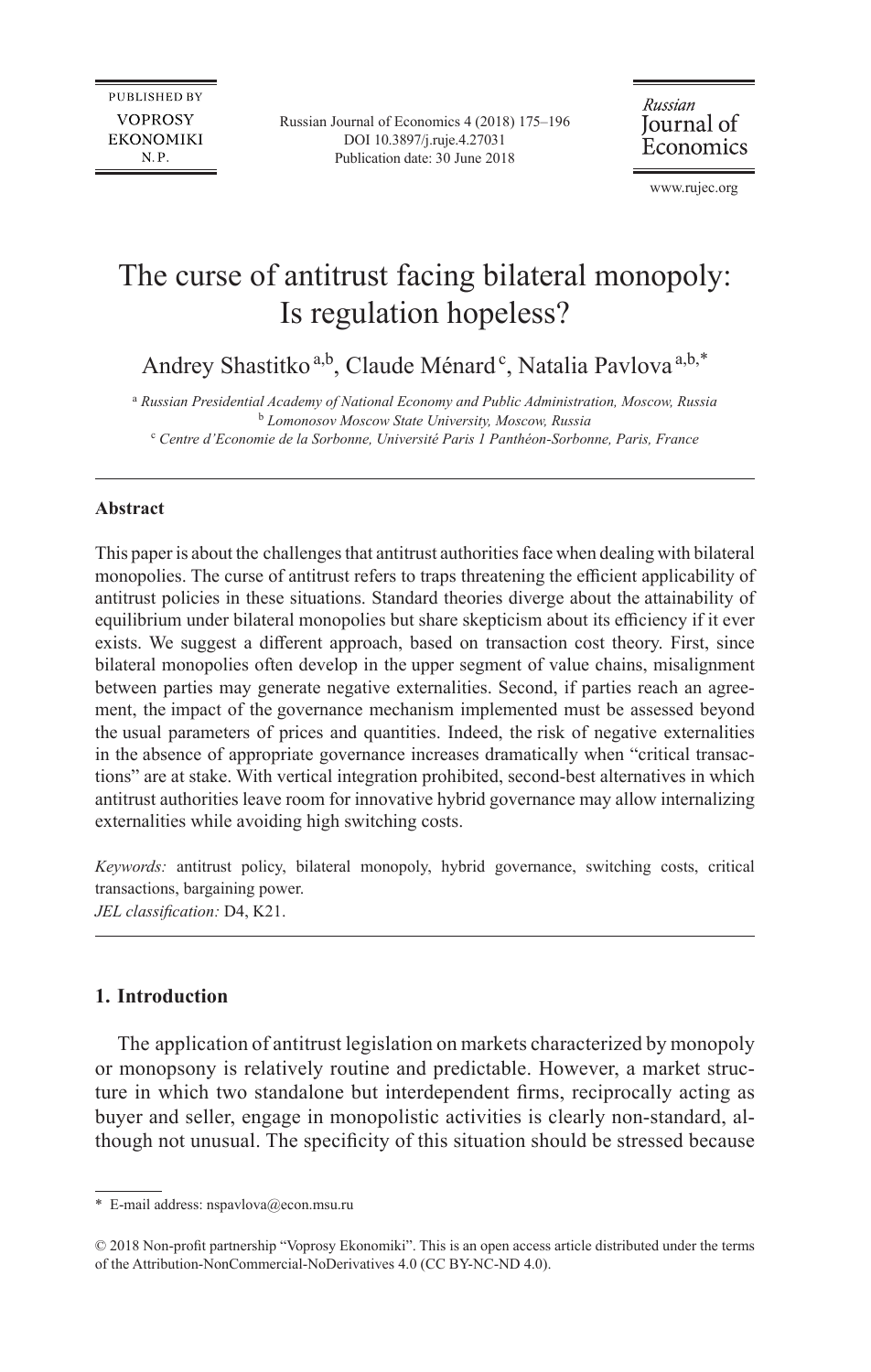agreements between parties, notwithstanding the parameters of legally binding contracts, are characterized by the formalization of long-term, non-standard, complex interactions that involve highly specific assets. In this context, intervention by a third party can be regarded only as an extreme measure, with the challenging issue raised by the need to maintain the continuity of transactions between partners.

Indeed, if a firm dominates the market as a seller but has its power counterbalanced by a single buyer, what is the point for antitrust authorities to intervene? Conditional to the absence of collusion, does not the resulting interaction lead to competitive conditions? If it is so, implementing the general competition laws should suffice.

However, this reasoning relies on implicit assumptions that can support misleading analysis as well as wrong normative conclusions and regulation. This paper deals with this issue. It intends to show the possible negative effects of applying standard antitrust legislation to bilateral monopolies when significant switching costs are at stake.<sup>1</sup>

In Section 2, we briefly review the literature on bilateral monopoly, with specific attention to issues of antitrust regulation when interdependent firms face significant switching costs due to the specificity of assets involved in the relationship and the critical nature of the resulting transactions. In this context, attention is paid to the choice of governance mechanisms and the possibility of making errors in that choice. Section 3 develops the underlying model, stretching the standard approach to shed light on this issue of adequate governance mechanisms when critical transactions shape the relationship in a bilateral monopoly, generating risk of negative externalities. Section 4 illustrates through three examples from the Russian antitrust practices in three different industries within which interdependent relationships resulted from the privatization process of the 1990s. Emphasis is on the challenges due to contractual arrangements built between firms that can face high switching costs if they cannot secure their critical transactions. Section 5 discusses, with some details, the possible role of competition authorities in that context. We conclude with some lessons regarding the need for innovative policies in the context of bilateral monopolies.

# **2. Some indications from the literature**

Notwithstanding some important contributions, discussions about the foundation and effects of antitrust policies regarding bilateral monopolies remain relatively sparse in the economic literature.

## *2.1. Initial syntheses*

A key step in that respect is the survey by Machlup and Taber (1960), focusing on the conditions of equilibrium in bilateral monopolies from Cournot to the 1950s. In their paper, they identify three possible situations in the case of markets for intermediate goods.

<sup>&</sup>lt;sup>1</sup> See Shastitko and Pavlova (2017a) for an initial development in this direction.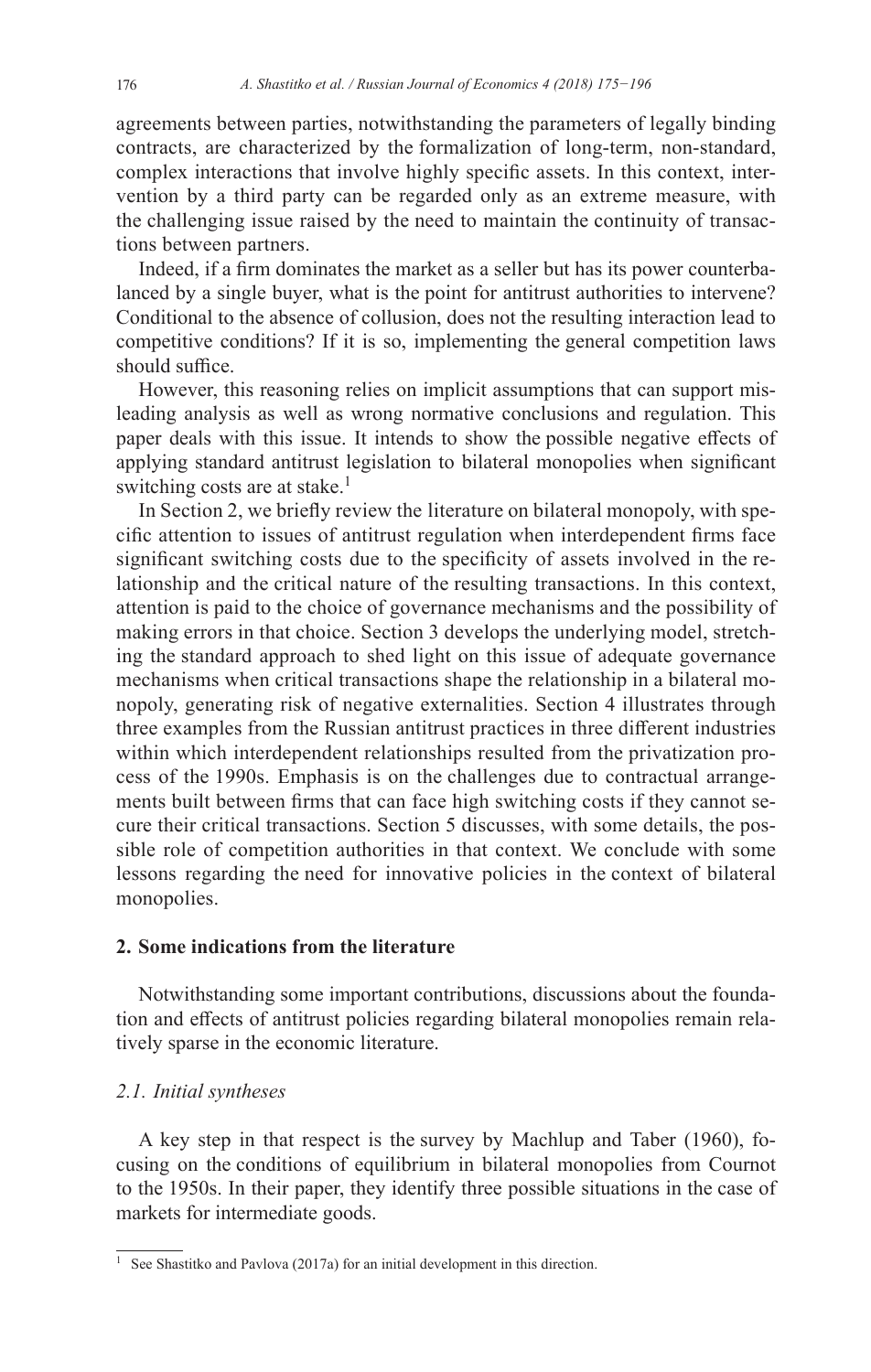1. Both price and quantity of an intermediate product are unique in equilibrium, with the quantity being less than what it would be under vertical integration so that the consumer price in the final market is higher.

2. Both quantity and price are not uniquely determined but may vary within a certain range. Again, the quantity at equilibrium will remain lower than with vertical integration.

3. Quantity at equilibrium corresponds to that of vertical integration. In this configuration, the price in the final market is unique and not exceeding the one that occurs under vertical integration. However, uncertainty remains with respect to the price in the market of intermediate goods, a price determined through negotiations. According to the model's assumptions, the resulting equilibrium will affect only the distribution of profit between parties in the intermediate market, with no impact on the final market.

According to Machlup and Taber (1960, pp. 110–111), the third option is likely to be the most relevant, the two others resulting from the myopic view of economists who look at bilateral monopoly as a complication of monopoly or monopsony models rather than as a situation commanding its own model. However, the authors also suggest that the first two approaches are quite acceptable to describe certain markets (Machlup and Taber, 1960, p. 112). This fluctuation in the analysis points at the underlying problem, which is about the adequate arrangements when it comes to organizing transactions amongst firms engaged in long-term relationships involving highly specific assets and facing high switching costs. We call such transactions "critical" in that they condition the continuity of economic activities under review.

The Machlup and Taber overview prevailed for quite some time. Pushing further the analysis, some contributions explored the conditions and/or mechanism under which a unique equilibrium could be ensured. Foldes (1964) took into account the intertemporal preferences of parties and threats of delays in exchange. Blair and Kaserman (1987) considered the possibility of a solution through a contract with a pricing formula that would meet specific criteria. Dobbs and Hill (1993) focused on take-or-pay contracts as a mechanism to reduce the uncertainty zone. It is in this context of uncertain solutions that some authors (Campbell, 2007; Baker et al., 2008; Blair and DePasquale, 2011) explored under what conditions antitrust authorities could authorize vertical mergers, without a general agreement on the issue.

Blair et al. (1989) investigated the treatment of bilateral monopolies in textbooks and found that the third approach prevailed.<sup>2</sup> They agreed that this was likely the correct solution and traced it back to Bowley (1928), who argued that the optimum came from parties maximizing profits, which would determine a quantity corresponding to the maximum public well-being on the intermediate market, while price would be established through negotiations between the monopoly and the monopsony. It should already be noted that such negotiations define a governance mechanism that requires the existence of rules accepted by the parties, an important issue in the "Coasian" perspective about ways to internalize externalities.

<sup>&</sup>lt;sup>2</sup> In Russia, Galperin et al. (2004), amongst others, proposed a bilateral monopoly model based on the second approach.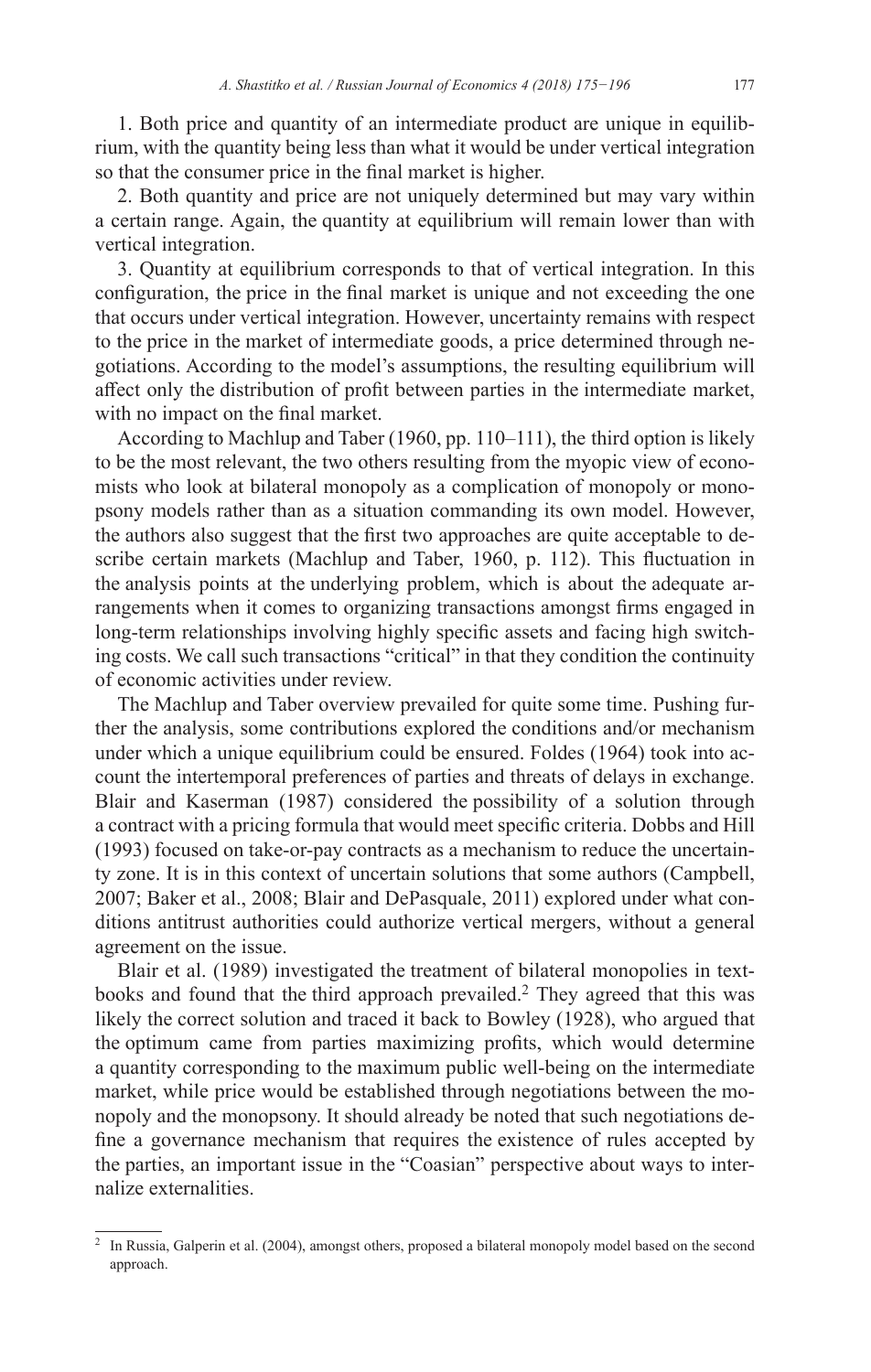### *2.2. Recent developments*

Notwithstanding these valuable contributions, interest in bilateral monopolies faded away, with rare recent contributions shifting the attention to relatively peripheral issues with respect to the theoretical core, e.g. the privatization of stateowned bilateral monopolies (Bose and Gupta, 2013) or social responsibility in bilateral monopolies (Brand and Grothe, 2015; Goering, 2014).

This lack of interest for bilateral monopoly is quite amazing if we consider the significance of such market arrangements in the economy and the possible externalities they can generate, the magnitude of which depends on the outcome of negotiations to allocate sectoral profits between parties. The outcome itself is a tributary of the modalities embedded in a contract or of the adjustment mechanism implemented to adapt to the changing dynamics between interdependent firms.

In that respect, discussions coming out of the Coase theorem, regarding how to internalize externalities and the perspectives it opens, if rightly interpreted, on the various modalities that can organize negotiations and exchange under bilateral monopolies, are relevant here. In the now standard interpretation of the Coase theorem,<sup>3</sup> which assumes zero transaction costs, bilateral monopolies are compatible with competition, as illustrated by the famous example of the relationship between farmers and ranchers (Coase, 1960, 1988; see also Bowley, 1928; Shastitko, 2010).

However, the resulting equilibrium does not presume what will be the allocation of the overall gains for parties involved (the "income" effects). This is where the possibility of externalities (positive or negative) enters into the picture. If transaction costs are positive, due to redistribution effects and/or the presence of externalities, the resulting deviation from the Pareto optimal volume of transactions means that costs and benefits are not fully reflected in the price system or in other conditions of the contractual relations. This point is especially important when the bilateral relationship involves rigid interdependence between the components of the technological chain, thus determining the existence of critical transactions, that is: transactions that condition the continuity of the economic activity at stake and that command the implementation of carefully designed governance mechanism (Künneke et al., 2010).

### *2.3. A different perspective*

The perspective thus opened, which is in line with the analytical developments of transaction cost economics (Williamson, 1996; Menard and Shirley, 2008), raises the issue of an effective application of competition policies to the case of bilateral monopoly.<sup>4</sup> Indeed this type of market arrangement can be interpreted in the context of what Williamson (1985, ch. 2) identified as the fundamental transformation, according to which relationships that are competitive *ex ante*  transform *ex post* into interdependent relationships between a handful of parties,

<sup>&</sup>lt;sup>3</sup> It must be noted that Coase (1991) strongly opposed this overstated interpretation that focuses on the "blackboard" assumption of zero transaction costs (see his Nobel lecture).

<sup>&</sup>lt;sup>4</sup> This paper does not discuss the disputable questions of antitrust policies in general, as raised, for example, by the Austrian school of economics.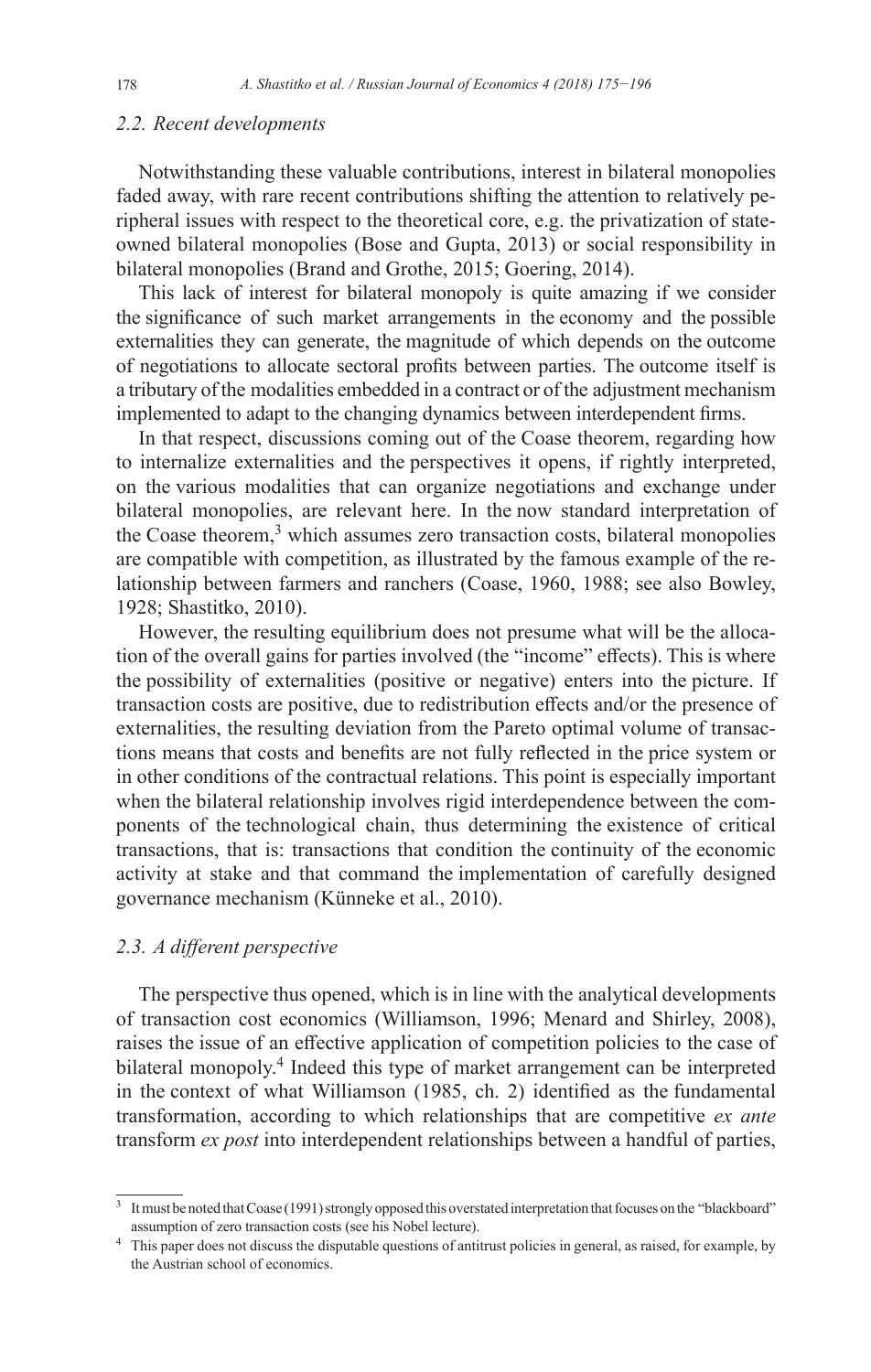due to significant switching costs. Joskow (2002) vividly illustrated the essence of this antitrust curse: implementing antitrust legislation to promote competition under these conditions may actually become a hindrance to contractual relations between the buyer and the seller, generating transaction costs that have negative impact on welfare and may even challenge the very existence of otherwise beneficial transactions. Such intervention actually provides a typical example of Type-I errors in law enforcement (illustrations are provided in Joskow, 2002; Manne and Wright, 2010; Shastitko, 2012b, 2013; Avdasheva and Kryuchkova, 2015).

The problem, thus pointed out, also provides a basis to discuss issues related to erroneous choices of governance mechanisms for such critical transactions, choices which can prevent selecting organizational arrangements that would allow cost-minimizing solutions (Williamson, 1985, ch. 3 & 14; Shastitko, 2016; Shastitko and Menard, 2017).

This issue is particularly challenging when transactions organized within a bilateral monopoly are interrelated with other transactions. One possible manifestation of this interrelation is the double markup and the resulting negative vertical externality under the so-called monopoly pyramid, as when there is one seller and one buyer on the intermediate market and one seller on the final market, with the intermediate product seller benefiting from bargaining power. The model also presupposes constant returns to scale and competition amongst buyers of the final good (Rozanova and Avdasheva, 1998; Avdasheva, 2000; Avdasheva and Dzagurova, 2010; Shastitko, 2010). Negative vertical externality translates into a price on the final market that is higher than what it would be with an integrated firm, while the volume of transactions is reduced, so that there are significant net losses in well-being.

However, negative externalities coming out of the double markup do not exhaust the problems raised by bilateral monopolies. The multiple equilibria associated with these organizational structures, at least when they are not regulated, also involve a technological dimension. Indeed, if the production processes that develop under bilateral monopoly are characterized by continuity and/or by rigid technological interdependencies, critical transaction features and critical technical functions which they must satisfy, as observed in network infrastructures (Künneke et al., 2010), may generate important switching costs in other industries as well.

In that respect, differences between monopoly power and bargaining power, the subject of an increasingly active discussion amongst economists and lawyers specializing in antitrust policies (Shastitko and Pavlova, 2017a; Lianos and Lombardi, 2016) provides elements to discuss alternative governance mechanisms as well as regulatory involvement of antitrust authorities in organizing transactions between two interdependent entities.

The challenge in that respect (as in so many other situations) is how to balance the principle of non-interference in contractual relationships amongst firms with the simultaneous protection of competition and freedom of individual market players, on the one hand, and the protection of the interests of these same players when they are involved in a dispute, on the other hand. The first aspect refers essentially to the presumption of the inexpediency of third-party intervention in contractual relationships: regulatory actions should, accordingly, be restricted to the general rules regulating competition. However, when there is high resource specificity and continuity of interaction involved, so that opposing interests of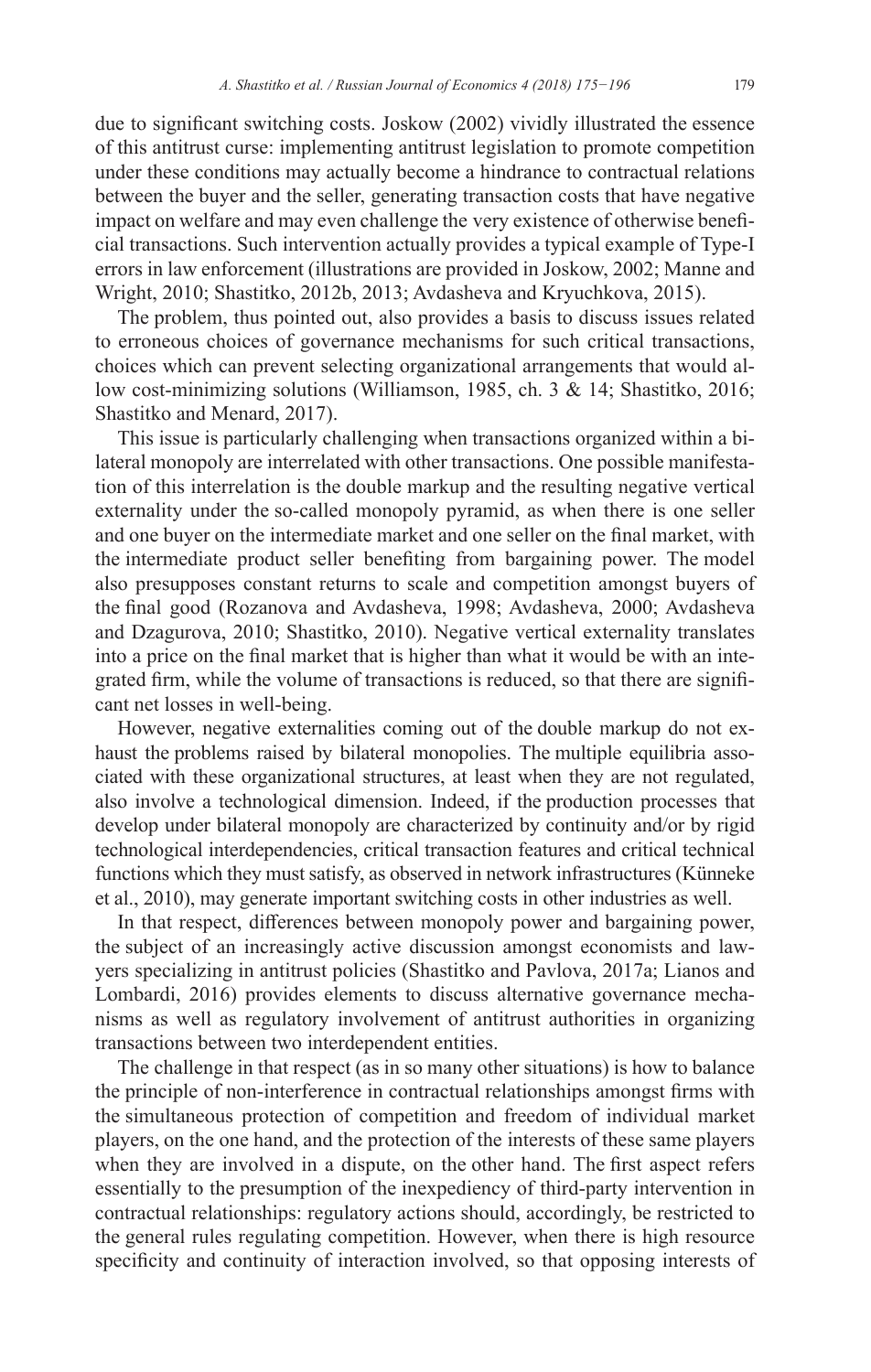the parties might become a challenge and negative externalities might result, specific interferences may be required. Interference can take two forms: (1) settling disputes through pre-court procedures and mechanisms designed to solve private conflicts (e.g. arbitration); or (2) addressing antitrust authorities endowed with quasi-court functions, but exclusively as enforcers using tools and mechanisms (including tactics to "force the parties to make peace") that can secure the stability of the contractual relationships when parties must face changing circumstances while maintaining continuity through repeated transactions.

### **3. Revisiting bilateral monopoly's model**

How do these considerations connect to the standard representation of bilateral monopoly and how far can we go in stretching this model to include the issues thus raised? To explore these questions, we start with a short reminder of the classical representation of bilateral monopoly that we then extend to explore policy issues when: (1) transaction costs are significant; (2) the distribution of bargaining power is asymmetric; (3) and/or negative externalities need to be taken into account. We also point out the numerous limitations such modeling faces when it comes to formulating sound normative competition policies.

### *3.1. Bilateral monopoly with zero transaction costs*

The fictitious assumption of zero transaction costs (Coase, 1988; 1991) allows pointing out the Pareto-optimal allocation of resources regardless of their initial distribution and of possible asymmetries in bargaining power. Blair et al. (1989) provide an illustration of bilateral monopoly operating under such conditions, with a volume of transaction corresponding to a competitive one while prices might be below or above the one that would be reached under purely competitive conditions (Fig. 1).



**Fig. 1.** Equilibrium in the standard bilateral monopoly model. *Source:* Blair et al. (1989, p. 832).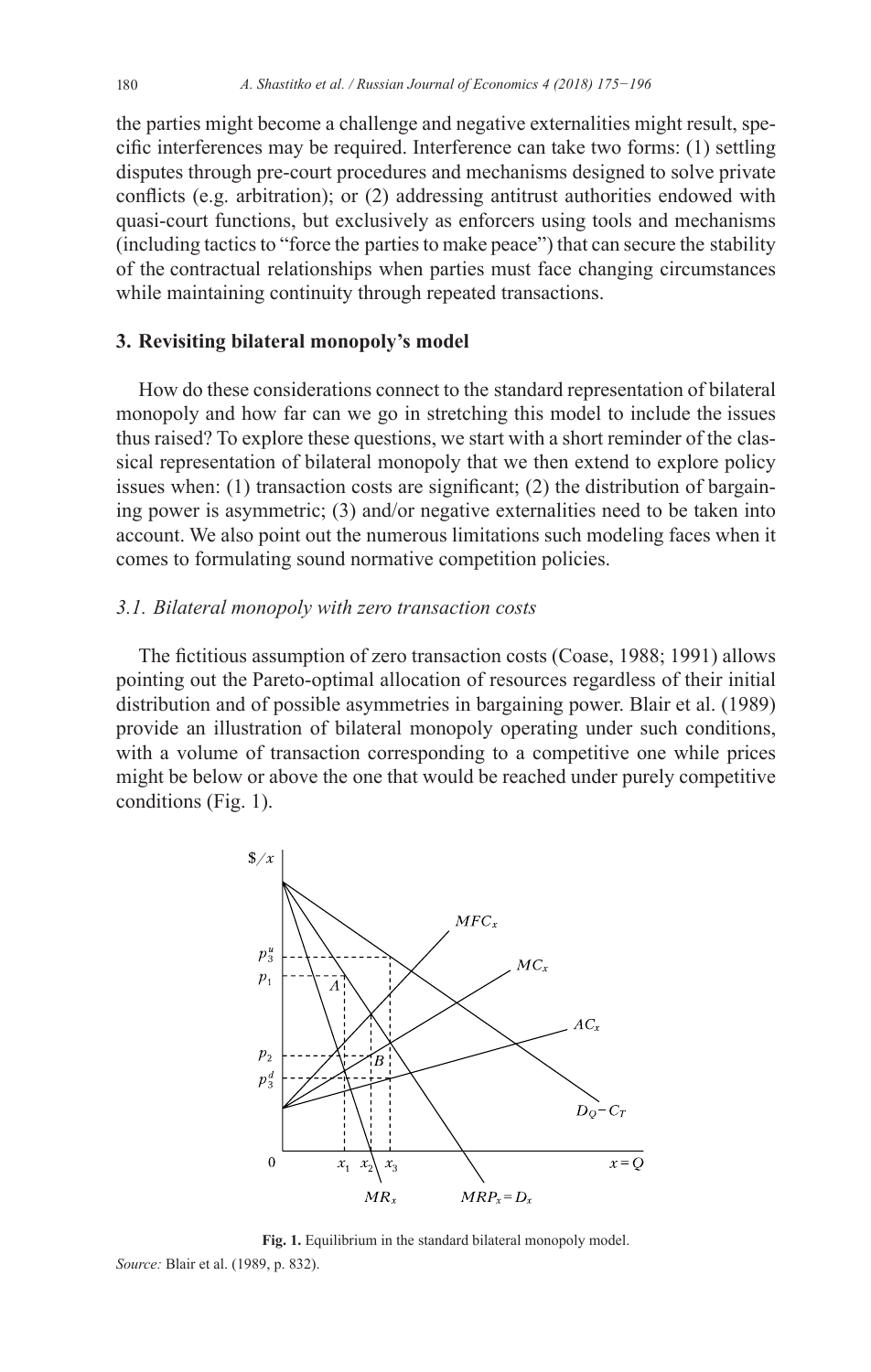Let us assume that there is only one seller and one buyer operating in the market for intermediate goods *x,* with the buyer being also a monopolist on the next processing stage that, for convenience, we consider as the final market. Quantity and price are determined through negotiations (at zero costs) between the two parties. Following Blair et al. (1989), we denote:

- $C(x)$ , the aggregate production costs for the good x;
- *Y*, an input required to produce the final good and supplied at the constant price  $p_v$ , due to the monopolistic position of the supplier with respect to its buyer;
- *Q*, the quantity of the final good *x* produced, conditional to the provision of *y*;
- $p_r$ , the price of good *x*;
- $P = P(Q)$ , the inverse demand function for the final product. Under vertical integration, the profit of the integrated firm would be:

$$
\pi^{I} = P[Q(x, y)]Q(x, y) - C(x) - p_{y}y.
$$
\n(1)

At the equilibrium, the production of *x* and usage of *y* would be determined by the following maximizing conditions, under which the marginal product of each intermediate resource is equal to the marginal cost of its production/purchase:

$$
\left(P + Q\frac{dP}{dQ}\right)\frac{\partial Q}{\partial x} = \frac{dC}{dx},\tag{2}
$$

$$
\left(P + Q\frac{dP}{dQ}\right)\frac{\partial Q}{\partial y} = p_y.
$$
\n(3)

At this point, the monopolist who is also a monopsonist reaches the maximum aggregate profit.

But what happens if the firms are not integrated and must determine the equilibrium parameters through negotiations? Sticking to a simplified representation, three situations are possible: advantages in bargaining power are on the supplier side or on the buyer side or there are no advantages for either party. Note that, in our view, an advantage in negotiation for one party does not necessarily presume competitive behavior by the second party, a fundamental difference from the interpretation adopted in Gould and Ferguson (1980) or Galperin et al. (2004), amongst others. Moreover, we do not consider, at this point, advantages that could come from the intervention of the antitrust authority to prohibit anticompetitive behavior.<sup>5</sup> Under these specifications, the monopolist's profit ("Upstream", noted *u*) will be:

$$
\pi^u = p_x x - C(x),\tag{4}
$$

while the profit of the monopsonist, simultaneously a monopolist in the market for final goods ("Downstream", noted *d*) is:

$$
\pi^d = P\left[Q(x, y)\right]Q(x, y) - p_x x - p_y y. \tag{5}
$$

<sup>5</sup> In this paper, we do not consider the sources of bargaining power advantages (for that aspect, see Shastitko and Pavlova, 2017b). As for the potential role of antitrust authorities in the context discussed here, see Shastitko (2017).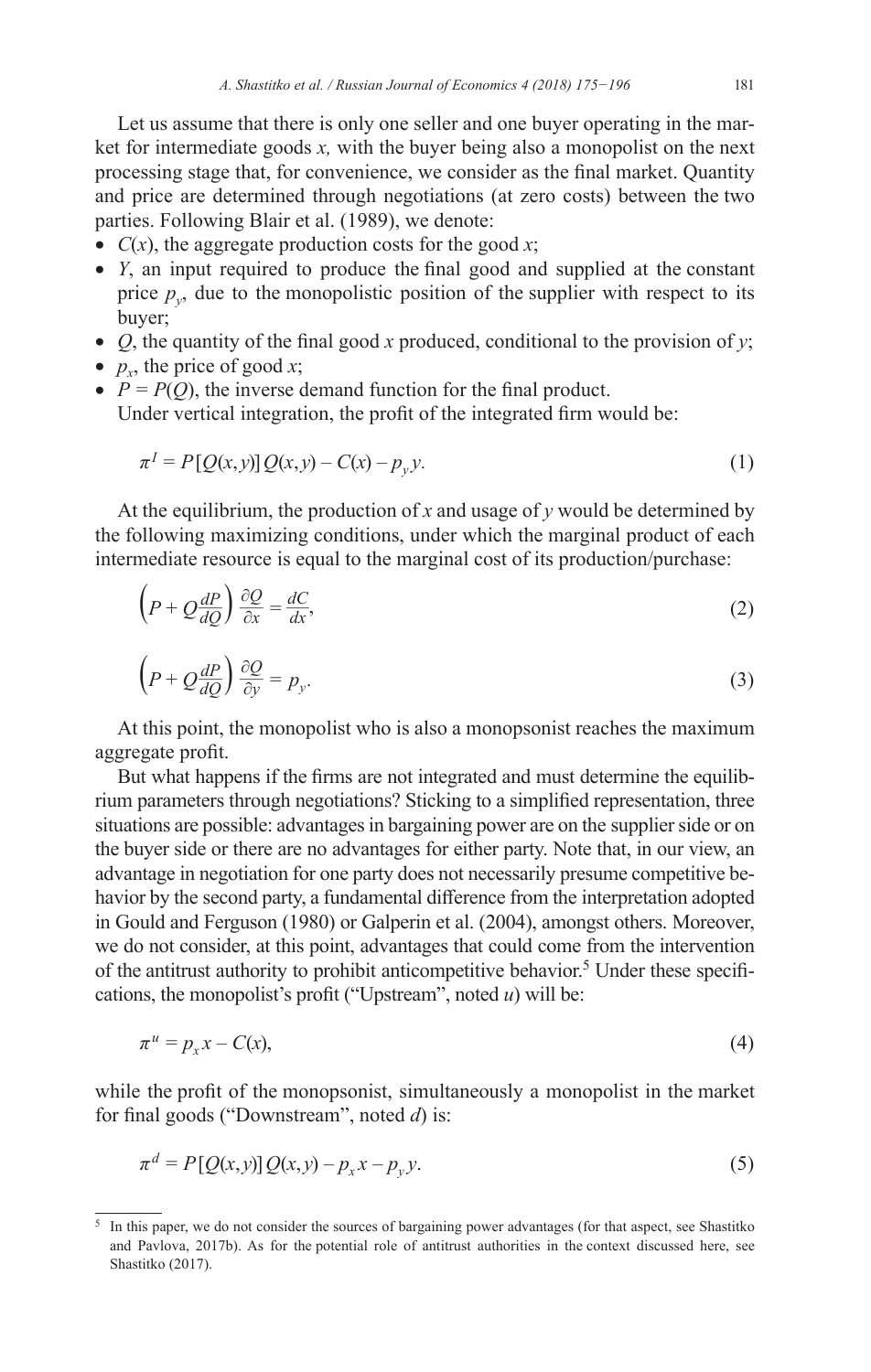Let us now consider the three stylized situations regarding the position of the parties in the bargaining process.

### *Case 1. Bargaining advantage for the monopolist.*

In this situation, the monopolist profit is maximized, while participation to the exchange on the side of the monopsonist is conditional to the existence of a profit equal or superior to zero. As the monopolist dominates the negotiation, the monopsonist profit will actually be zero. Under the usual maximization conditions, the resulting price for intermediate goods is:

$$
p_x = \frac{\{P[Q(x, y)]Q(x, y) - p_y y\}}{x}.
$$
\n(6)

The monopolist profit is:

$$
\pi^{u} = P[Q(x, y)]Q(x, y) - C(x) - p_{y}y = \pi^{I}.
$$
\n(7)

Thus, the equilibrium quantity on the market for intermediate goods is achieved at a level that maximizes the aggregate profit which is entirely captured by the monopolist at the equilibrium price  $(p_3^u$  in Fig. 1).

### *Case 2. Bargaining advantage for the monopsonist.*

Symmetrically, the monopsonist profit is maximized subject to the condition that the monopolist profit is equal or superior to zero. The price on the market for intermediate goods then becomes:

$$
p_x = \frac{C(x)}{x}.\tag{8}
$$

The monopsonist profit is:

$$
\pi^d = P[Q(x, y)]Q(x, y) - C(x) - p_y y = \pi^I.
$$
\n(9)

No surprise if, in this situation symmetrical to the previous one, the equilibrium quantity on the intermediate goods market ensures the maximum aggregate profit, which is now fully captured by the monopsonist  $(p_3^d$  in Fig. 1).

#### *Case 3. No bargaining advantage for either party.*

In the absence of any bargaining advantage, the result of the negotiation is determined by a point on the contract curve in the space  $(x, p_x)$  which in turn is determined via the intersection points of the isoprofit curves for the monopolist and monopsonist. In Blair et al. (1989, pp. 837–840), the contract curve is a vertical line stemming from  $x_3$ , which corresponds to the volume that maximizes the aggregate profit. The boundaries of the contract curve are determined by the possible actions the firms can undertake in the event of failed negotiations, the condition of non-negative profit for each party limiting the contract curve within the range delineated by the prices  $p_3^u$  and  $p_3^d$  (Fig. 1).

Points *A*  $(x_1, p_1)$  and *B*  $(x_1, p_1)$  in Fig. 1 correspond to the usual solutions for models of pure monopoly and pure monopsony, respectively. However, since each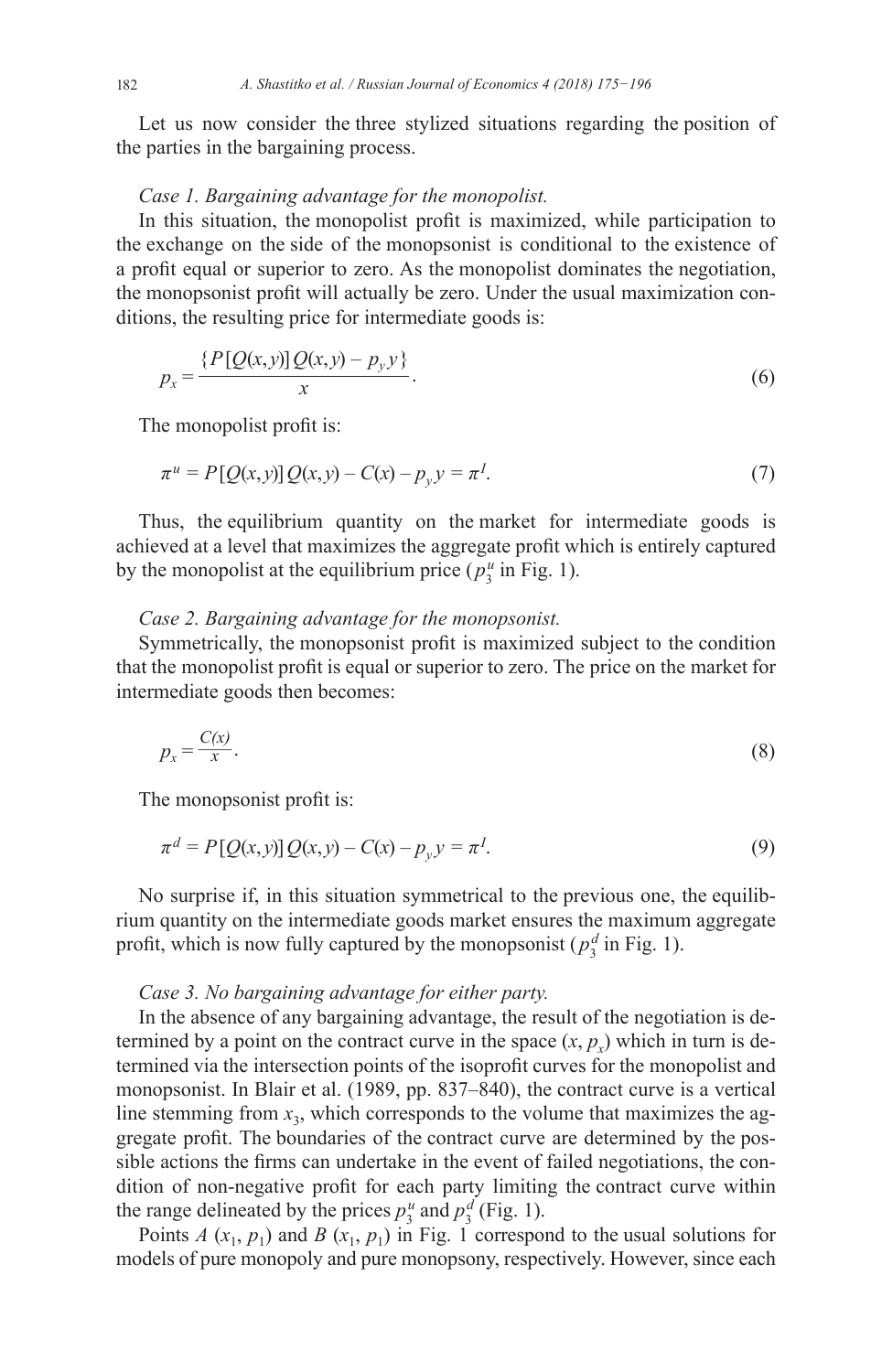of these solutions assumes competition on the other side of the market, we do not consider these solutions as relevant for the analysis of a bilateral monopoly.

### *3.2. Bilateral monopoly with positive transaction costs and externalities.*

Indeed, the previous model reflects only part of the picture, which may be enhanced with the double markup model, leading to a negative externality along the vertical relationship due to the deviation from the Pareto optimal volume of transaction on the market for intermediate goods. It must be remembered that the double markup model assumes asymmetry in the bargaining power on that market in favor of the seller, while production is characterized by continuous returns to scale. There is also another important prerequisite, which is the existence of market power on the adjacent market (usually down the technological chain), hence the other name also used to coin the double markup model, the monopoly pyramid.

Using the same variables as in the previous section, we additionally assume, for sake of simplicity, that the production of one unit of the final goods requires only one unit of the intermediate good and that its price is equal to the average production cost of the final good. Then, equations for profits of the firms on both sides of the market are:

$$
\pi^u = p_x x - C(x),\tag{10}
$$

$$
\pi^d = P(x)x - p_x x. \tag{11}
$$

If the inverse function of demand for the final good is linear  $(D<sub>O</sub> - C<sub>T</sub>$  in Fig. 1, with  $C_T$  the cost of transforming one unit of x into one unit of Q), with  $P(x) = a - bx$ , then the inverse function of demand for the intermediate product  $(D_x)$  is given by the formula  $p_x(x) = a - 2bx$ .

With a monopoly on the market for intermediate goods, the quantity *x* at equilibrium is:

$$
x^* = \frac{a - \frac{dC}{dx}}{4b},\tag{12}
$$

which is also equal to  $Q^*$ , the equilibrium on the market for final goods. Under these conditions, the profits of the upstream and downstream parties become equal to:

$$
\pi^u = \frac{\left(a - \frac{dC}{dx}\right)^2}{8b},\tag{13}
$$

$$
\pi^d = \frac{\left(a - \frac{dC}{dx}\right)^2}{16b},\tag{14}
$$

while the profit of an integrated firm would be:

$$
\pi^I = \frac{\left(a - \frac{dC}{dx}\right)^2}{4b}.\tag{15}
$$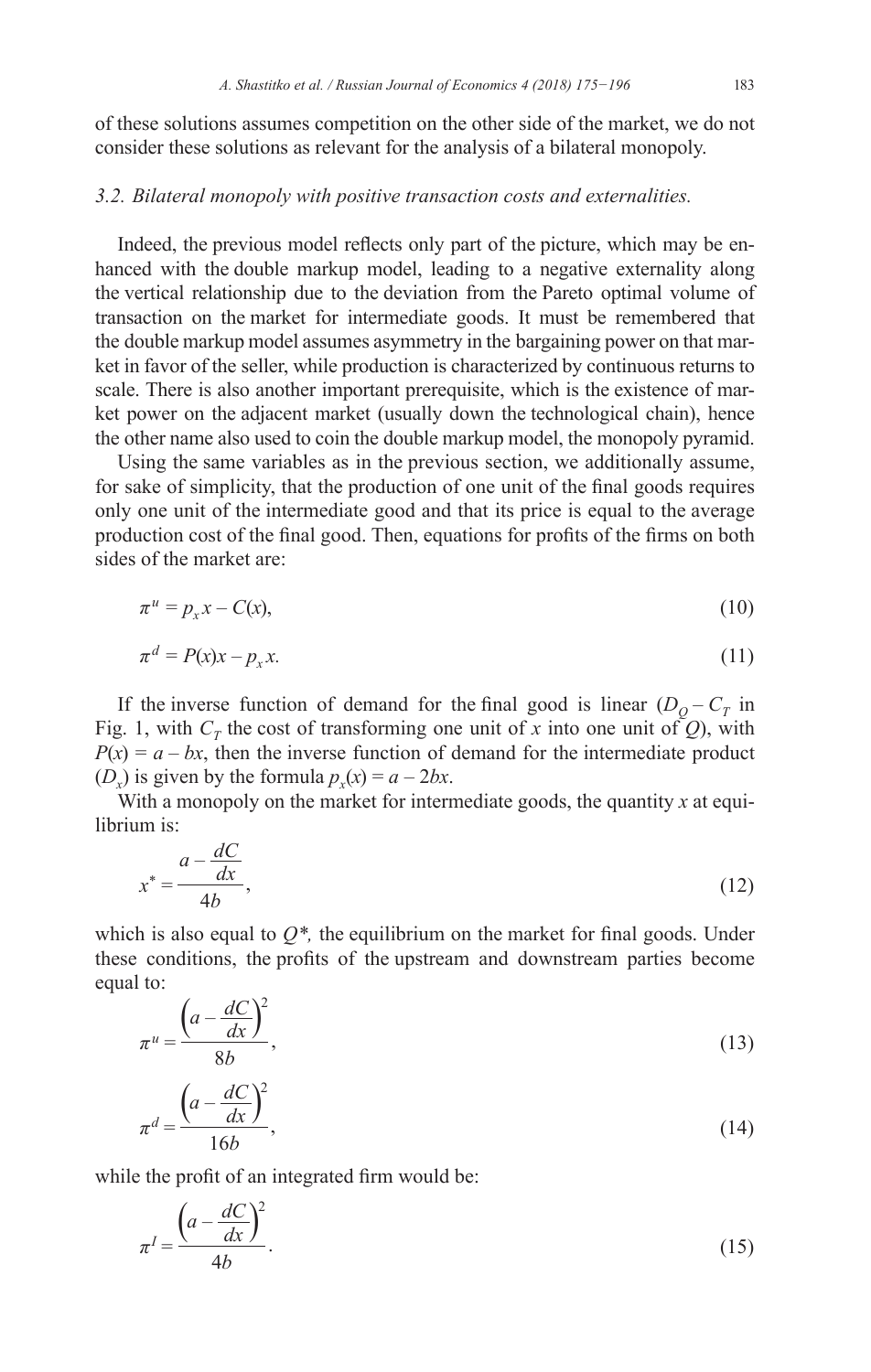This profit may also be interpreted as resulting from a monopolized market for final goods while competition exists on the market for intermediate goods. In both cases, the profit of an integrated firm is higher than the aggregate profit of the parties in the double markup situation.

Thus, the result from a double markup situation is one of lower sales and lower gains on the market for final goods even when it is assumed that there is a monopoly on that market and competition on the market for intermediate goods. This difference in the aggregate gain can be understood as costs not reflected in the terms of the agreement between the buyer and the seller on the market for intermediate goods. An alternative scenario would be that the buyer holds the bargaining power. We then fall back to the standard model of multiple equilibria with respect to both prices and quantities transacted.

However, a more fundamental question raised by the lower performance of the bilateral monopoly operating under the conditions described above in comparison to what it would be for an integrated firm is the following: what prevents the parties from forming an agreement, if they are legally prohibited to merge, so as to capture at least part of the net losses? Or what prevents the parties from improving an existing binding agreement if there is one? In other words, how can the distribution of gains from voluntary exchanges in a situation of positive transaction costs affect the coordination characteristics of the exchange (that is: the equilibrium conditions)? Seventy years ago, Samuelson gave a brief answer to this question: "...for many types of bilateral monopolies, the ultimate equilibrium may be achieved beyond the contract curve" (Samuelson, 1947, p. 238). However, the explanation for this deviation, if we assume rational actors, remains unanswered.

# *3.3. Bilateral monopoly with positive transaction costs and structural alternatives for internalizing externalities.*

To explore this issue, an important condition must be met: there exists at least one structural alternative for internalizing externalities that outperforms the status quo. In the case of the double markup model, this means the existence of an equilibrium with quantities lower than those traded under zero-transaction-costs but higher than if the externality/ies were not internalized.

Note that there is already one such option investigated in the literature: vertical integration. To go further, we make an additional assumption: transaction costs for internalizing externalities through vertical integration are significant. Moreover, there is the goal of preserving competition in adjacent markets. In this context, we shall argue that a hybrid governance mechanism is the best way to deal with these externalities while limiting switching costs if this mechanism combines simultaneously: (1) the possibility of joint planning and adjustment to changing circumstances; (2) the preservation of parties' residual rights, so that unified control is excluded.

In order to take on board the role of switching costs as a key factor in the interaction of the firms and their capacity to reach a Pareto-improving solution, specific information about the specific circumstances of this interaction must be available. This requirement is very demanding and generates methodological complexities that are challenges for antitrust authorities. The issue may end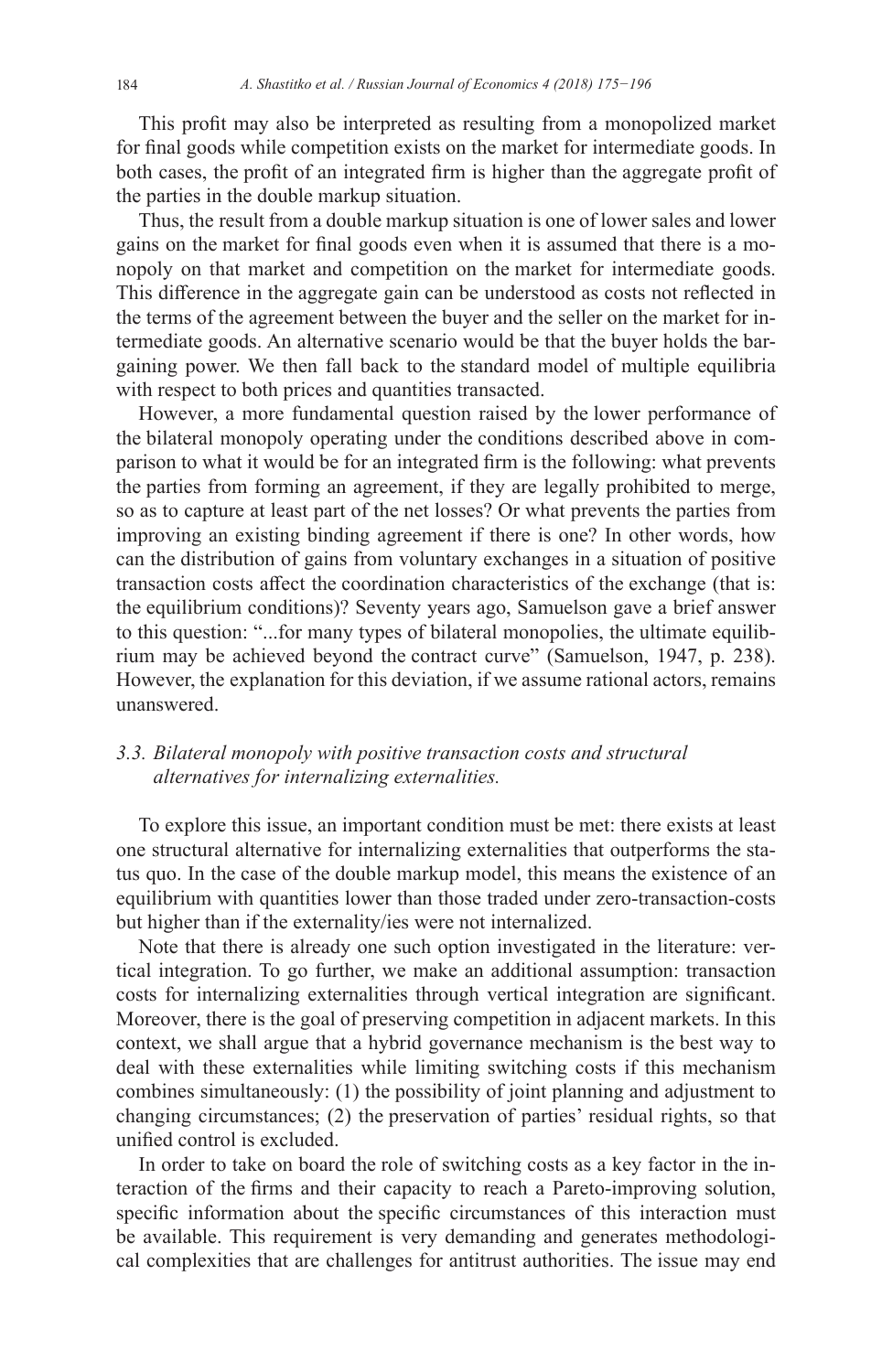up in a "prisoner's dilemma" type of situation in which the dominant strategy of the two firms might be to address the antitrust authority for arbitration, notwithstanding the costs involved (particularly the costs of collecting and processing the information through committees and the costs of lawyers and experts (Shastitko, 2017).

Nevertheless, there might be a possibility for anti-trust authorities to "regulate" the contractual relationships within a bilateral monopoly that would allow Pareto-improvement, conditional to: (1) requirements for disclosing information and ensuring compliance by the parties; (2) the choice of collateral taking into account the "ugly princess" problem;  $(3)$  the choice of a guarantor, able to verify information for agreements resulting from a compromise; and/or (4) the choice of a governance mechanism that matches the characteristics determining the criticality of the transaction at stake. In this context, whether the antitrust authority refuses to consider the case between parties to the bilateral monopoly or adopts a pro-active position can be regarded as the choice between competing governance mechanisms with respect to dispute resolution. However, stating which solution is preferable without considering the specific context, while sticking to the ultimate goal of preserving competition, leads to uncertainty regarding law enforcement. Two questions then arise. (1) Are the resulting transaction costs too high? (2) Does this uncertainty affect incentives of parties to build contractual relations based on coordination rather than engaging in arm's length relations over distribution that would make it unpredictable which party (if any) would benefit? When costs of legal uncertainty are high and reduce incentives to form coordination agreements, choosing one solution (remaining neutral vs. being pro-active along specific guideline) as the "standard" to enforce the law and solve disputes might be superior to leaving pure discretionary power in the hands of the regulator as it would at least reduce legal uncertainty.

Indeed, an important aspect policy-wise is the actual possibility for the antitrust authority to ensure that parties to contractual relations in a situation of bilateral monopoly have incentives to satisfy the requirements mentioned above (information disclosure, exchange of collateral, guarantor) so as to reach an efficient governance mechanism. Solutions will then be found directly by the parties, without third-party interference regarding their specific conditions. In other words, it is likely that if the conditions mentioned are met, there will be economies on transaction costs, thanks to the creation by parties themselves of the necessary mechanism for redistributing the aggregate gain without significant damage to the Pareto-optimal quantities.

### **4. Three illustrative cases**

The Russian antitrust authority has been repeatedly confronted with cases of bilateral monopolies along the lines described above. It is so, largely because of the structural changes of the Russian economy in the 1990s, characterized

<sup>6</sup> In transaction costs theory (Williamson, 1983), the "ugly princess" refers to the search for the optimal hostage to mitigate the risk of opportunistic behavior on the part of the contractor. The expression comes from the example of a king who would have to give one of his equally beloved daughters as a hostage to a perpetrator. The best option for him is then to give up the "ugly" one since the perpetrator is less likely to hold her.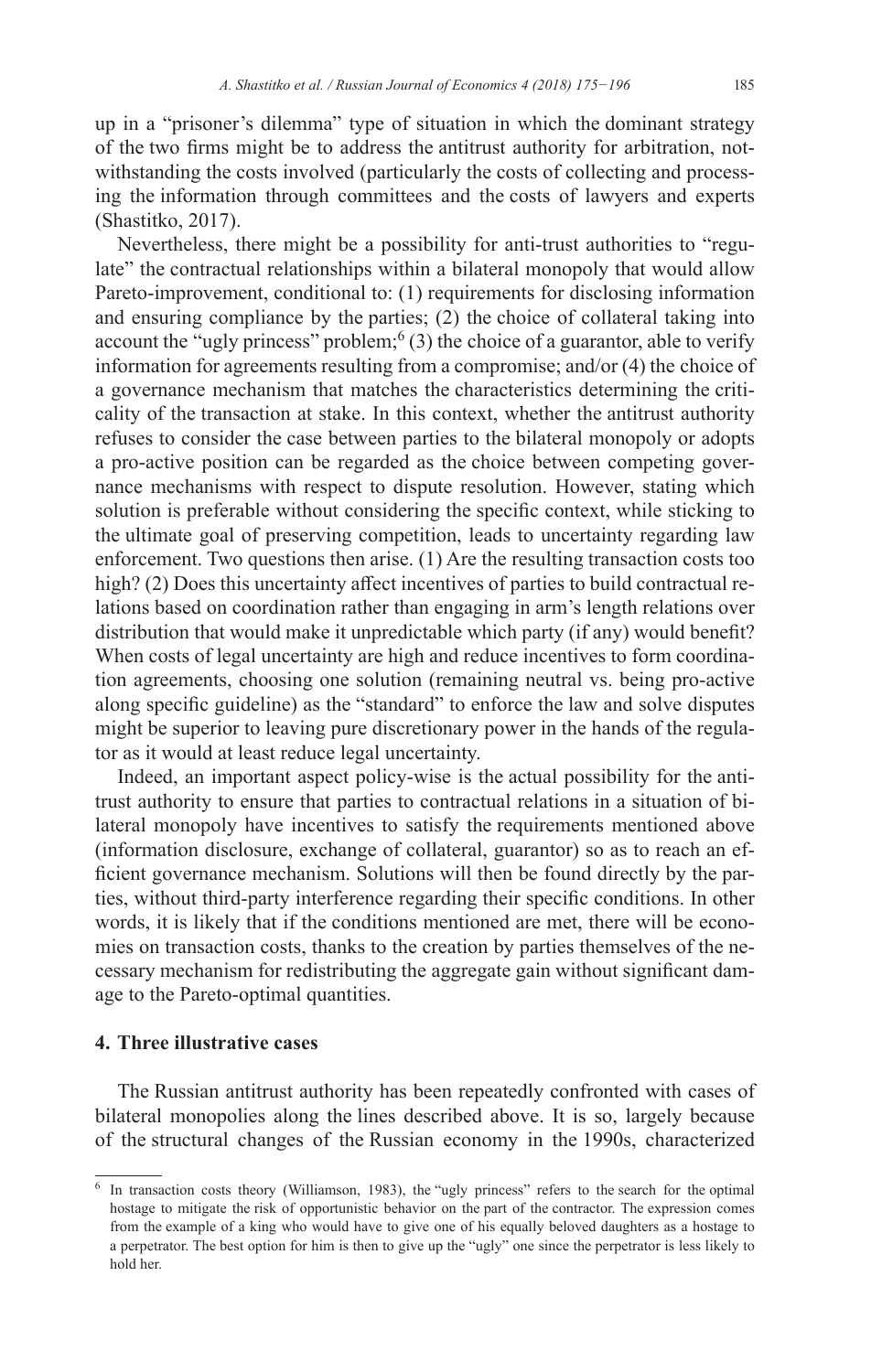by the de-integration and redistribution of technologically interconnected assets amongst what became ultimately independent rights holders. In other terms, interdependent assets previously integrated within a firm were redistributed amongst different, independent firms created in the transition process. The resulting problem, typically the creation of bilateral monopolies, can hardly be considered unique to Russia. However, the diversity and scale at which it happened in a short period in this country have generated repeated disputes that have mobilized regulatory authorities.

The problem obviously came out of the rapid, systemic transformation from a centrally planned economy to a market economy. Very early on, Blanchard and Kremer (1997) pointed out that this transformation, with its focus on privatization, led to disorganization (or an aggravation of the disorganization that already existed before this systemic shock) largely due to significant switching costs. Consequences were later qualified as the Pikalev syndrome (Shastitko, 2012a), which identified how conflicting relationships amongst interdependent firms create acute social problems tentatively resolved through antitrust legislation, not because it is best suited to this task, but because it could provide short term answers.

Using the theoretical lenses provided by our discussion of the previous section, we now turn to three recent cases that ended in nearly divergent decisions by the antitrust authority and that illustrate the puzzle it faces. More precisely, our analysis refers to the concept of critical transactions and the mechanisms of governance they command (Künneke et al., 2010). Although this concept was initially introduced to understand the specific structure of network infrastructures, we consider it is relevant for understanding the problem that the antitrust authority faced in these cases, that is: the distortions introduced in the privatization process through the establishment of bilateral monopolies without the governance mechanisms that could secure the degree of control and the capacity to adjust that transactions at stake would require (Künneke et al., 2010, p. 502). One additional problem, in the Russian context, is that reforming the industry, for example through a redistribution of assets that would restore unified governance over such critical transactions, was not an option for the antitrust authority. Since there is a high probability that the existing distribution of assets will remain the same, a given restriction imposed by the institutional environment, the issue becomes that of exploring second-best solutions, their comparative advantages, drawbacks and associated risks.

# *4.1. MMK—RUSAL*

The first case deserves attention because of the non-standard approach taken by the Russian Federal Antimonopoly Service (FAS from now on) in its discussion of a bilateral monopoly problem in relation to the need to protect competition.

RUSAL is the dominant buyer of B1 and V melted coal tar pitch for electrodes. This pitch is a raw material for anodes used in the production of aluminium. On the other hand, Magnitogorsk Iron and Steel Works (MMK), is a major player in the pitch market, tar pitch being a by-product of its large coke production. In 2015, the companies failed to reach an agreement concerning the main clause of the contract—the price, and MMK went to FAS, accusing RUSAL of imposing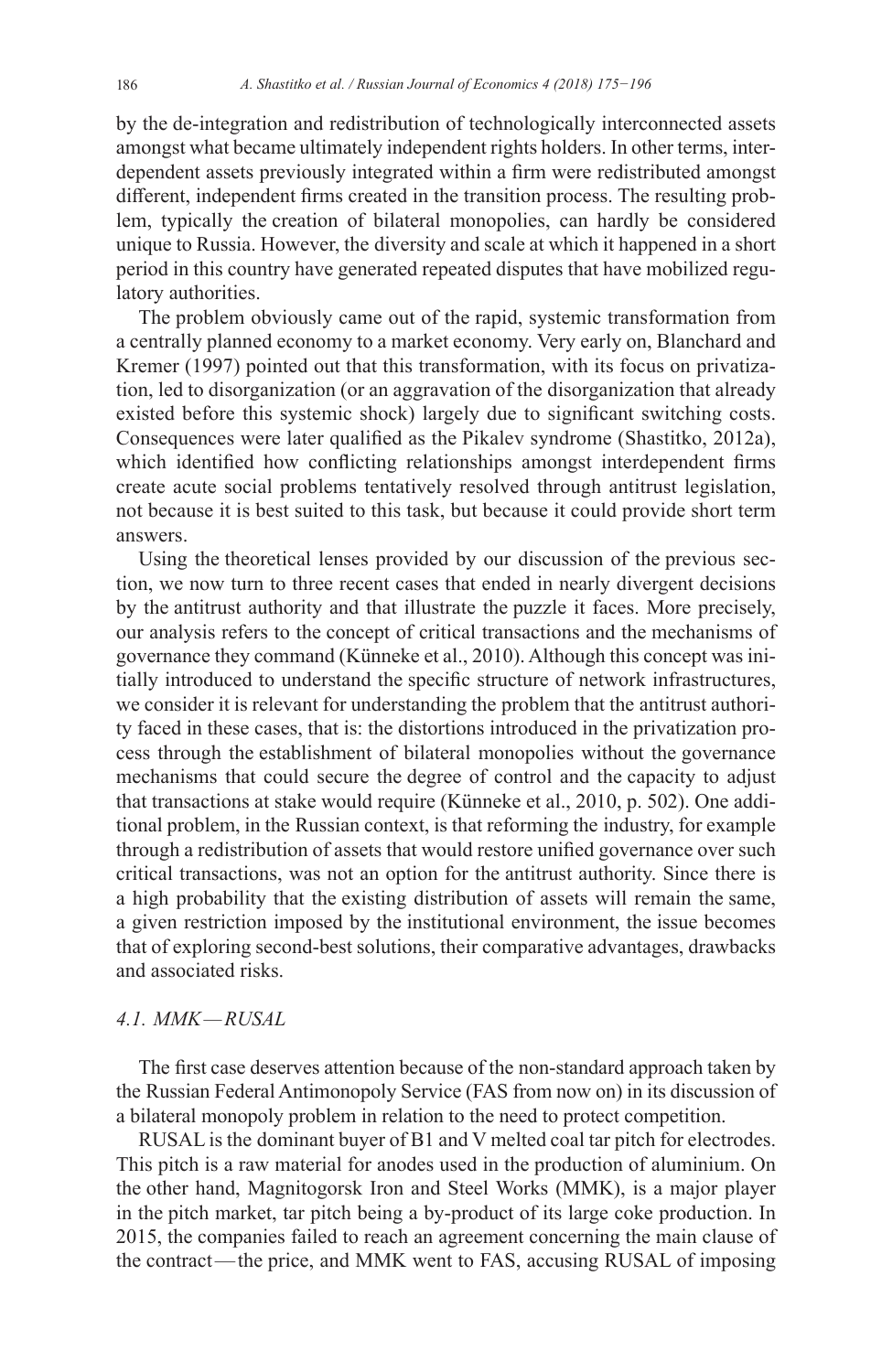onerous contractual terms thanks to its market power. Having examined the case, FAS confirmed the abuse of its dominant position by RUSAL. However, FAS also found indications that the inability of MMK to promptly sell pitch to another buyer led to an emergency suspension of its pitch production.<sup>7</sup> Simultaneously, RUSAL, facing a dead-end in its negotiations with MMK, switched to foreign producers of pitch, an alternative that was far from cheap! Taking into account the critical impact resulting from the disrupted transactions between MMK and RUSAL, that is: the possibility of shutting down coke production in Russia (at least that was the argument of MMK) and of a potentially major environmental impact (tar pitch is a very toxic product and MMK did not have storage capacities large enough to dispose of its production), FAS pressured the firms to reach an agreement, and the contract was finally signed along the terms proposed by RUSAL.

What is particularly interesting here is the underlying logic that led to this agreement. The technological interdependence of two dominant firms (the seller and the buyer) determined the existence of critical transactions between them. Failure to reach an agreement on supply terms through "ordinary" negotiations led to highly unfavorable consequences for both and could have threatened the overall production of aluminium and metal coke in Russia. Confronted by this situation, FAS warned the two firms, urging them to reach an agreement and using the threat of direct interference to pressure them to negotiate. The firms understood the warning and reached an agreement that ended the antitrust case.

The information provided by the parties while the case was under review showed that there would have been significant switching costs for both entities if they had to deal with alternative partners and pointed out that the specific assets involved—the resource and its associated technology—determined the critical nature of the transactions at stake, which required monitoring through mechanisms of governance that were absent or improperly designed. In pressuring parties to directly negotiate an agreement, FAS encouraged the companies to engage into a governance mechanism—direct negotiation between parties in a bilateral structure—that does not correspond to the standard competition policy approach but that secured the survival of the interdependent activities of the parties. Clearly, this was motivated by consideration of the negative externalities that a breach of transactions would have introduced.

# *4.2. Sayanskhimplast—Rosneft*

At the end of 2016, the FAS website published information noting that, in 2015, there was a contract between Rosneft, a supplier of polyethylene, and Sayanskhimplast, a PVC producer. Polyethylene is the main raw material used by Sayanskhimplast. This input was supplied through a pipeline connecting the two facilities and, for Sayanskhimplast, there was no viable alternative for its provision. Sayanskhimplast complained to the Irkutsk FAS Administration alleging that, at the end of 2015, Rosneft had voluntarily reduced its supply of ethylene to

 $^7\:$  The problem comes from the difficulties of transporting liquid coal pitch over great distances by land and by sea (see [https://www.vedomosti.ru/business/articles/2015/10/29/614767-fas-zapodozrila-rusal-zanizhenii-tsen-na](https://www.vedomosti.ru/business/articles/2015/10/29/614767-fas-zapodozrila-rusal-zanizhenii-tsen-na-sire)[sire](https://www.vedomosti.ru/business/articles/2015/10/29/614767-fas-zapodozrila-rusal-zanizhenii-tsen-na-sire)).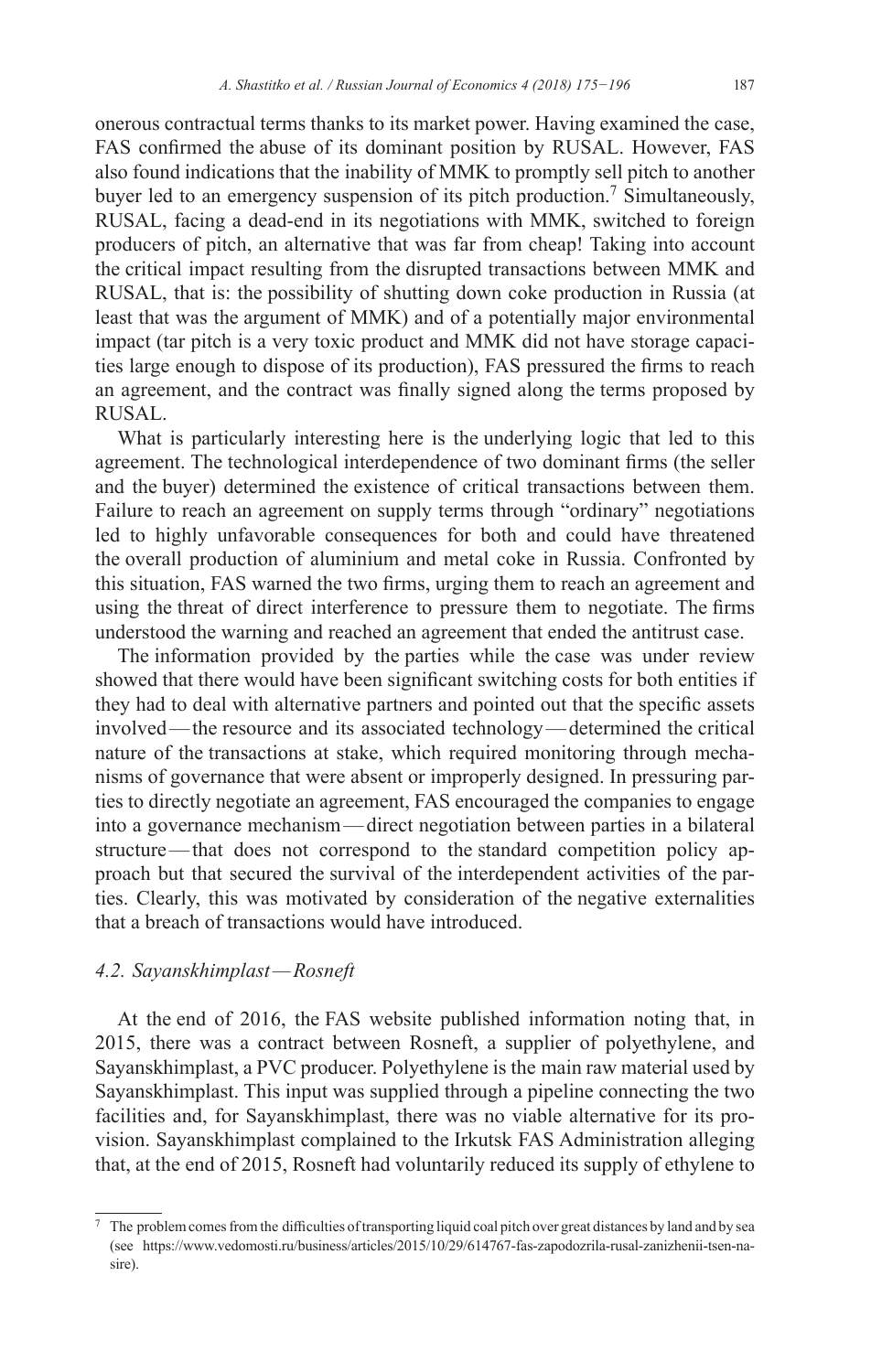push prices upward. As a result, Sayanskhimplast had to stop its activity, because the quantity delivered was not large enough to secure the minimum required technically, so that there was a threat of full stoppage of PVC production.

The Irkutsk FAS branch initiated prosecution against Rosneft. The case was then transferred to the central FAS for consideration about whether the Law on Competition Protection was violated. Based on an analysis of the ethylene market, FAS established that a bilateral monopoly had been formed for this market, in which the market power of the seller was counterbalanced by the market power of the buyer. Following this investigation, FAS decided that the conflict was, in essence, a purely private economic dispute since the supply of ethylene was based on a voluntary contract. Hence, notwithstanding the admitted bilateral monopoly conditions on this market, the Sayanskhimplast—Rosneft case was considered a dispute regarding strictly the breach of obligations under the contract, falling under civil law. Following this decision and to avoid the disruption and transaction costs of going to courts, the firms negotiated and, in December 2016, an amicable agreement between the parties was approved by the Arbitration Court of Irkutsk Region.

It is noticeable that, in this case, there was no assessment of the respective bargaining power of the parties, nor any consideration for the possibility of negative externalities along the technological chain coming out of this market structure. FAS simply discharged the case by qualifying it as a private dispute, which motivated the firms to find a solution that would avoid the risky process of addressing the legal system.

# *4.3. Uralkali—Solikamsk Magnesium Plant*

A third case is that of carnallite. The enriched carnallite market in the Russian Federation has a structure close to that of a bilateral monopoly, with Uralkali the only supplier and Solikamsk Magnesium Plant the largest out of three buyers. Enriched carnallite is a key resource for the latter. Its supply is delivered in accordance with Uralkali's marketing policy, which claims to provide access to enriched carnallite at a non-discriminatory price for all buyers.

In 2014, FAS Russia received instructions from the Russian Federation Government to check if the price established by Uralkali for the delivery of carnallite to Solikamsk Magnesium Plant was "reasonable". FAS initiated an investigation, which considered, amongst other factors, if it had been appropriate to include an investment component in the price for enriched carnallite in order to cover the costs for Uralkali to expand and upgrade its production facilities. One central argument to this solution was about the "cooperative" nature of the investment, since its benefits would largely accrue to the buyer, allowing Solikamsk Magnesium Plant to better satisfy a growing demand, whereas for Uralkali, the realization of this project would not necessarily lead to lower costs. Upon considering the case, FAS Russia concluded that the price established in accordance with Uralkali's marketing policy did not exceed the costs and profits necessary to produce and sell this product. Hence, the case was closed.

An important characteristic of this case is therefore that FAS played the role of a mechanism to investigate and possibly settle a dispute at the initiative of the Russian Government. Based on the information available, the case differs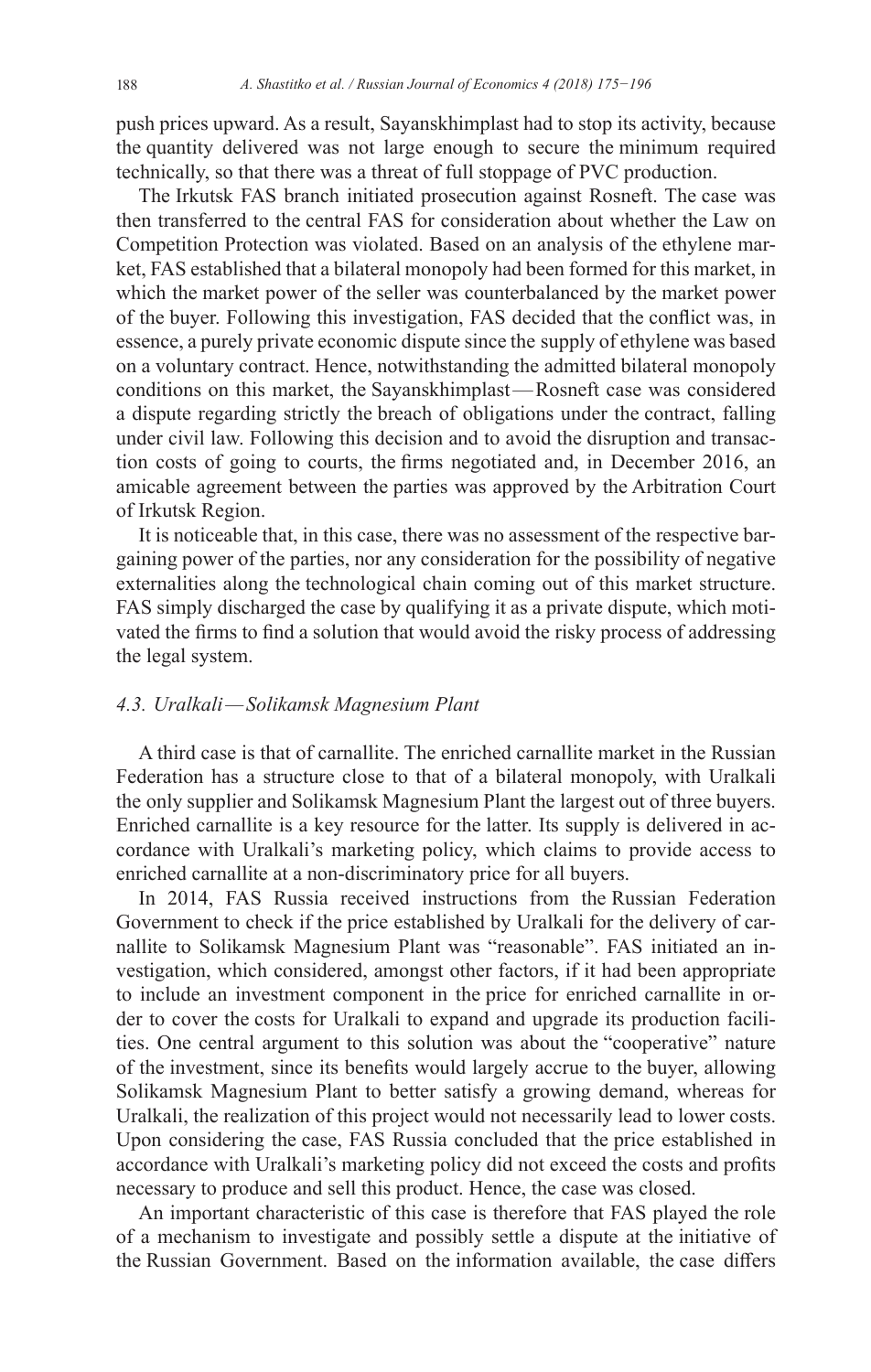from that of MMK vs. RUSAL in two aspects. First, there was no threat to interrupt transactions between the parties. Although enriched carnallite is a critical input for Solikamsk Magnesium Plant, examination of the "reasonable" character of the price was carried out at the initiative of the Russian Government. While the investigation by FAS was going on, no contract was signed. An agreement was reached and signed at the beginning of 2016 for six months and at a price incorporating the extra-investment costs of the supplier.<sup>8</sup> Second, the possibility that the relationship between the two parties defined a bilateral monopoly and its possible consideration in the decision of the regulatory authorities was apparently never raised as a significant issue.

# *3.4. Some lessons from these cases*

One basic principle that should guide the development of an effective legal system is to provide incentives for economic actors to use resources to create value rather than rents. Important criteria in that respect are consistency between rules and their uncontroversial enforcement. The three examples we reviewed raise the question of whether regulation enforcers have legal grounds solid enough to make, almost simultaneously, decisions that are orthogonal to each other while avoiding being purely discretionary.

Our hypothesis is that if antitrust authorities have legal grounds to intervene, there are specific characteristics they should take into consideration in enforcing the law. Of particular importance in that respect is the understanding of the potential consequences and side effects of their decision on the relationship between buyers and sellers as well as on third parties, so that negative externalities need to be taken into account. A lesson from the examples, briefly reviewed above, is that cautious decision-making based on a clear assessment of the impact of decisions can be crucial when dealing with bilateral monopolies.

In the case of MMK vs. RUSAL, a critical transaction was at stake and the impact of a disruption in the provision of pitch was estimated unfavorably to MMK. The bilateral relationship between the companies was discussed in the context of simultaneously protecting competition. Antitrust authorities used the threat of direct intervention to push parties to rely on a "private" mechanism of governance, a direct negotiation to reach a contract, notwithstanding the collusive dimension it could involve.

The case of Rosneft vs. Sayanskhimplast (and of Uralkali vs. Solikamsk Magnesium Plant in that respect) differs in its conditions. Ethylene, which is produced by Rosneft through a subsidiary (Angarsk Polymer Plant, APP), is not a strategic product for Rosneft while continuous disruption in its supply could challenge the very existence of Sayanskhimplast. This put one party at risk of collapsing, as it became apparent when a major disruption due to malfunctioning equipment at APP (in 2016) pushed shareholders of Sayanskhimplast to the verge of selling the company. This would have changed the market structure, particularly with Rosneft as a potential buyer, which would restore the vertical integration that existed before privatization, challenging the claim that FAS supports competition. The mechanism used by FAS to solve the conflict substantially dif-

<sup>8</sup> <https://www.kommersant.ru/doc/2983087>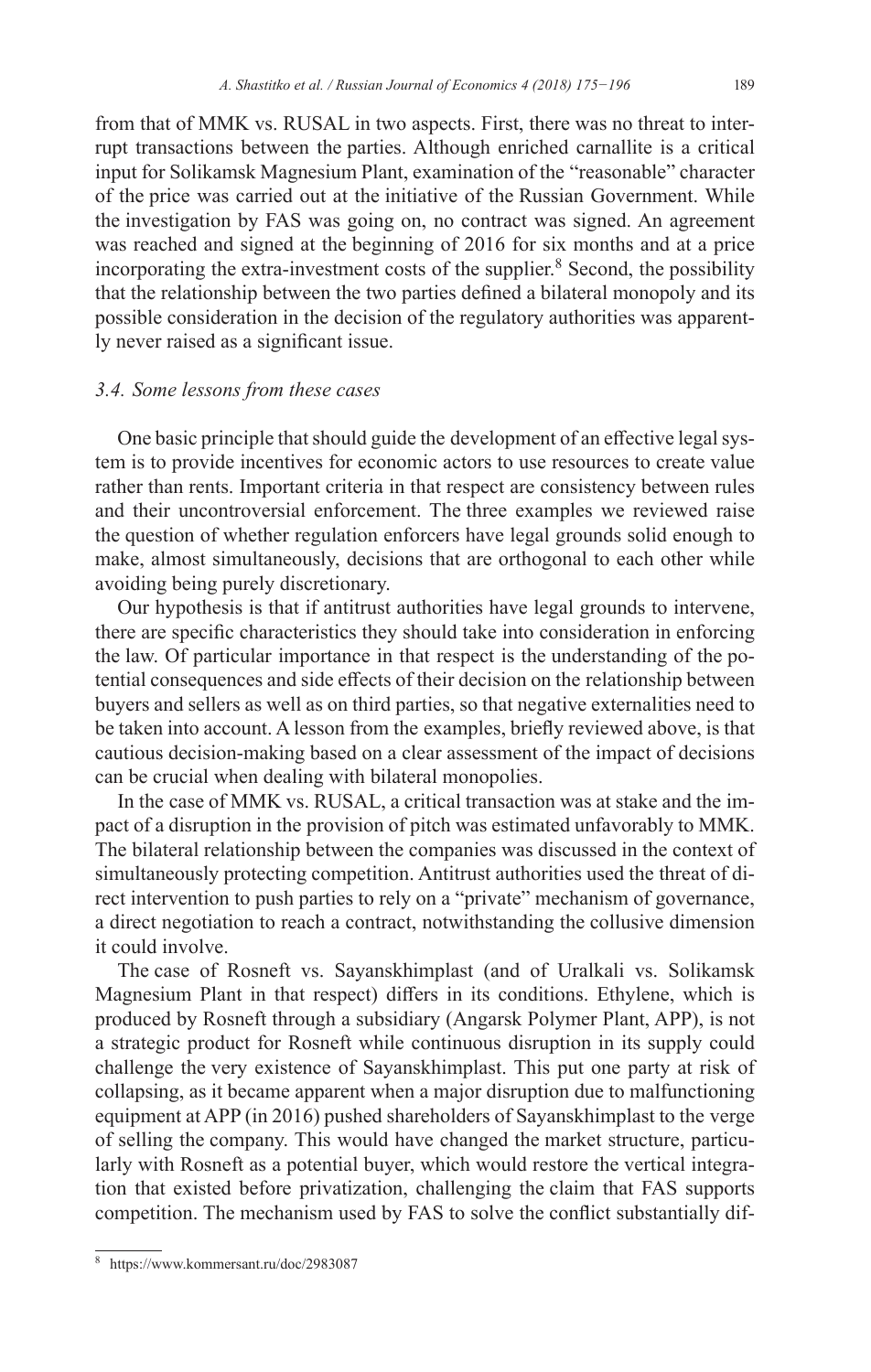fered from the MMK vs. RUSAL case: by classifying the case as falling under civil law, FAS opened the door to settlement through the courts. To avoid this option, the uncertainty it creates and the transaction costs involved, parties secured their transactions through arbitration, thus consolidating the bilateral monopoly, a second-best alternative with respect to standard competition rules motivated by the need to internalize externalities amongst nodes in the technologically interdependent supply chain.

It should also be noted that these different approaches, due to consideration of secondary effects, may raise competing views amongst institutions (e.g. antitrust authority vs. courts), which can increase uncertainties amongst companies locked in bilateral relations. Also, there is another consequence that competition authorities must consider and this concerns the varying criticality of a transaction between parties to a bilateral monopoly, potentially creating asymmetry in their bargaining power, as illustrated by the Rosneft vs. Sayanskhimplast case.

We now turn to the role of antitrust authorities in such circumstances and to some possible consequences for Russian competition policy.

# **5. The role of antitrust authority**

Based on the above discussion of the theoretical background to the regulation of bilateral monopolies and on the illustrative cases from Russia, we now submit a more normative approach to what can or could be the role of antitrust authorities. After a short summary of the ongoing legislation in Russia regarding bilateral monopoly, we take a look at alternative mechanisms which could be considered by the antitrust authority.

### *5.1. Bilateral monopoly in Russian legislation*

The ongoing legislation in Russia does not include special provision for bilateral monopoly, nor does it mention it specifically at all. This has been interpreted by the antitrust authority as bilateral monopoly falling under its responsibility and submitted to the standard antitrust approach. This interpretation raises at least three series of important questions.

(1) Can the monopolist and the monopsonist be simultaneously complainants and defendants on the same case?

This problem clearly emerged in the MMK—RUSAL case, with the antitrust inquiry starting with a complaint from MMK, accusing RUSAL of abuse of its dominant position as buyer and followed by an adverse complaint by RUSAL against MMK, accused of abusing of its dominant position as seller! So, FAS Russia faced a situation in which each side qualified as defendant accused of anti-competitive conduct. Then the question becomes: should the two cases be examined separately, as two distinct affairs, or jointly?

From an economic perspective, the answer is quite obvious: analyzing the accusations separately would certainly lead to the omission of important characteristics of the case. As Blair et al. (1989) pointed out, treating a bilateral monopoly as if it were a monopoly or a monopsony in isolation would lead to misunderstanding what the optimal equilibrium would look like as well as what is the mechanism to reach that goal. However, from a legal perspective, the answer might not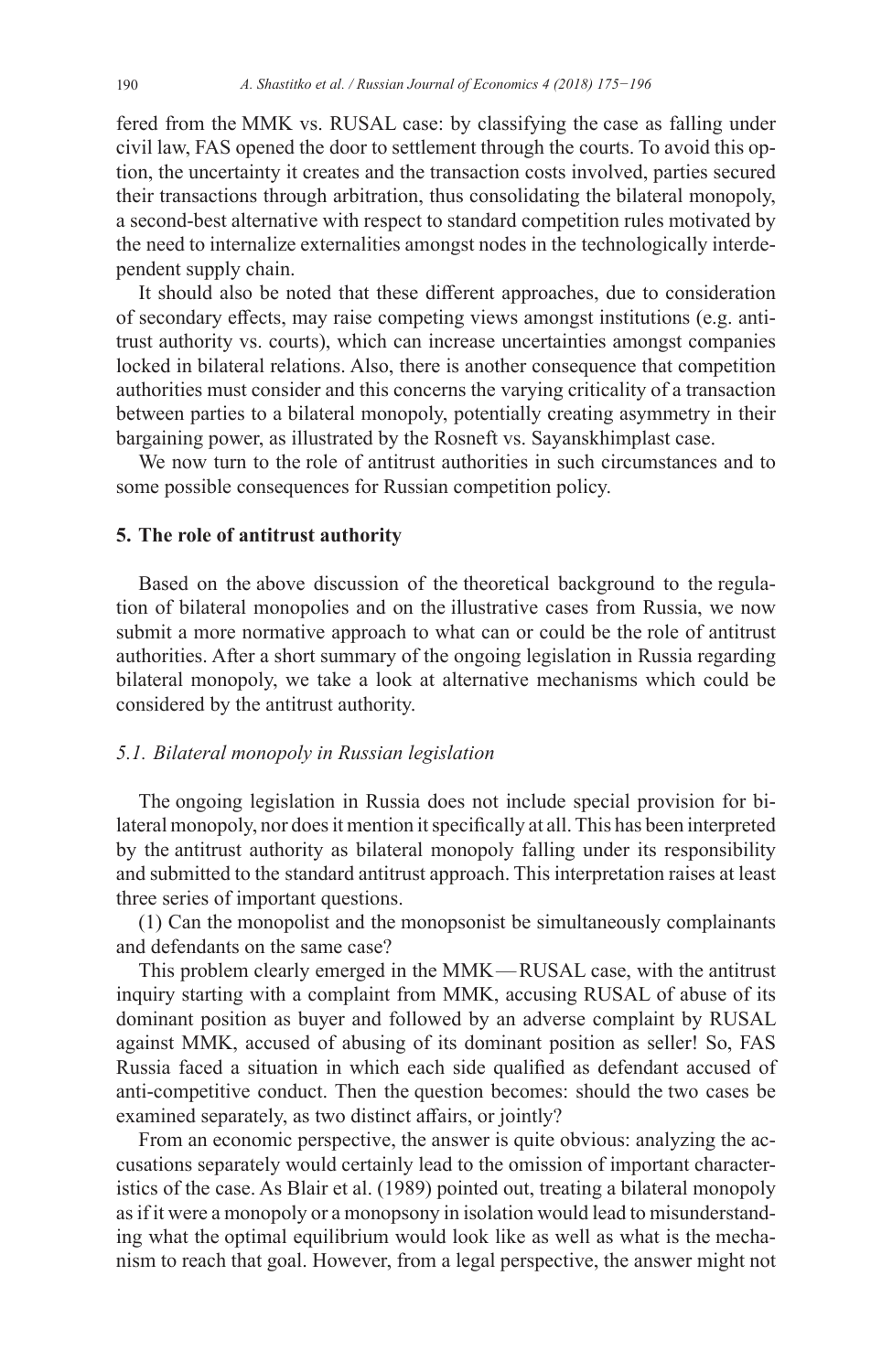be that obvious, especially if the technical difficulties involved in the analysis are taken into consideration.

In the case of MMK—RUSAL, according to Russian competition law, the infringements allowed the authority to issue a preliminary warning that compliance with certain conditions by the two firms involved would prevent initiating a case. Since they did comply and found a private agreement, the initial case of MMK against RUSAL was closed and the counter case of RUSAL against MMK was not even formally opened. However, this cannot always be so. First, according to the law, not all infringements qualify for a preliminary warning. Second, if conditions for a preliminary warning are not fulfilled, a case must be opened which can actually lead to the two cases mirroring each other. Third, if an agreement is not reached between parties while the investigation is ongoing, there is a possibility that both sides would be found guilty, which can set a precedent that would dissuade potential complainants to turn to the antitrust authority to protect their rights.

(2) Can market boundaries be defined separately on the supply and demand side?

In antitrust policies, "relevant markets", which delineate both the product at stake and geographic boundaries, are defined by the possibility and feasibility of substitution—usually from the point of view of consumers. However, when it comes to abuse of monopsony power, it seems logical to rather define the market through the eyes of the producers and their capacity to switch to other clients. In other words, market definition can differ when looked at from the supply side or from the demand side. So what happens when considering bilateral monopoly? The question might seem irrelevant for "pure" bilateral monopoly, with just one buyer and one seller, so that their "market" is clearly delineated. But what can be said when two large firms have significant market power, each dominating its side of the market, and show high interdependencies while still operating with other suppliers and/or buyers, so that they have a (limited) possibility to switch partners, as in our illustrative cases?<sup>9</sup>

The European Commission, in paragraphs 20–23 of its "Commission notice on the definition of relevant market for the purposes of Community competition law" (EC, 1997) pointed out that supply-side substitution can be taken into account in the definition of the relevant market when sufficiently effective and immediate. An "old" Russian version of a similar document, about market definition and related instruments of analysis, $10$  also included provisions about the possible use of supply-side substitution to define a market. However, a more recent ver- $\sinh^{-1}$  does not explicitly state that possibility. This is unfortunate since many so-called bilateral monopoly situations likely require additional analysis on both sides of the market. Taking into account supply-side substitution (or demand-side substitution if the inquiry concerns a possible abuse of power by the buyer) might be crucial in defining the "relevant market" and can be essential in the decision to

Switching options may also be limited by their costs. For example, RUSAL bought coke from China, but at a price several times higher.

<sup>&</sup>lt;sup>10</sup> Order of the FAS Russia of April 25, 2006 No. 108 "On approval of the Procedure for analyzing and assessing the state of the competitive environment on the market."

<sup>&</sup>lt;sup>11</sup> Order of the FAS Russia of April 28, 2010 No. 220 "On approval of the Procedure for the analysis of the state of competition in the commodity market."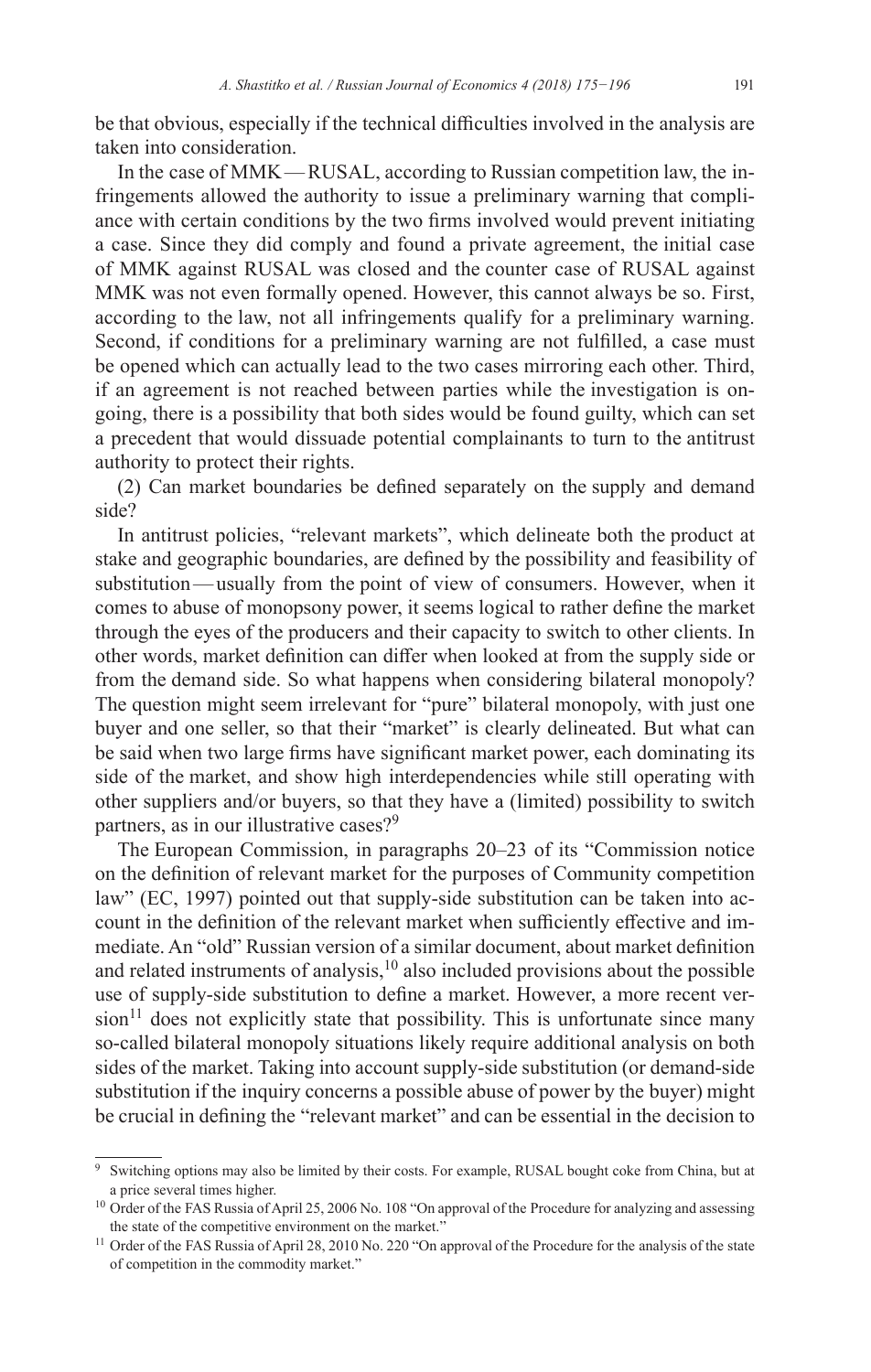investigate a bilateral monopoly situation as a single antitrust case as opposed to considering two different cases simultaneously.

3) Can the antitrust authority shift the balance of market power or bargaining power?

Lodging a complaint with the antitrust authority can significantly influence the balance of expected costs and benefits for the defendant as well as the complainant, moving the bargaining power in favor of the later. However, if the initial defendant lodges a countervailing complaint, the balance of bargaining power can shift back. The resulting "market" equilibrium can significantly differ from the initial position, depending on the weight given to the arguments of the opponents by the antitrust authority. Hence, this authority can exacerbate the existing advantage of one side or becomes itself a countervailing power, redistributing the bargaining advantage in favor of the previously disadvantaged side. The impact on the parties, as well as on the social well-being, will depend on how the current situation is assessed by the authority as well as by the form and direction of its intervention (if it intervenes).

### *5.2. Alternative modes of intervention*

From our discussion, three alternative positions can be identified for the antitrust authority.

A. No intervention. This position corresponds to the "classic" point of view in competition policies, which states that antitrust should stay out of the relationship developed in the context of bilateral monopolies due to the high risk of errors of the first type in law enforcement.

B. Intervention based on standard antitrust methods, namely:

B.1. Investigating possible market power abuse on each side separately. As already pointed out in sections 3 and 4, this approach delivers outcomes that are often far from socially optimal.

B.2. Investigating possible infringements on both sides simultaneously. As we have seen, this solution raises difficult methodological and procedural problems that require an innovative approach by the antitrust authority.

C. Endorse the role of a special mediator. In this perspective, the antitrust authority uses its position and influence to urge (and possibly "nudge") parties to reach a mutually beneficial agreement.

This last option seems the most complicated, in that it involves informality, the potential role as a mediator for the antitrust authority not being embedded in the existing legislation. However, it presents the potential benefit of building convergence between the initially opposed points of view, avoiding the information gap that would threaten the capacity for the antitrust authority to calculate the optimal solution and establish how it could be reached, while it still permits, through the negotiation between parties, to minimize the externalities that would come out of a breach in the relationship and to reduce the negative impact it would have on other related nodes along the value chain.

However, this approach raises another question: what are the advantages of the antitrust authority performing this task rather than, say, a court or a traditional mediator? Two advantages can be pointed out. First, the antitrust authority has a comparative informational advantage due to its knowledge of concentrated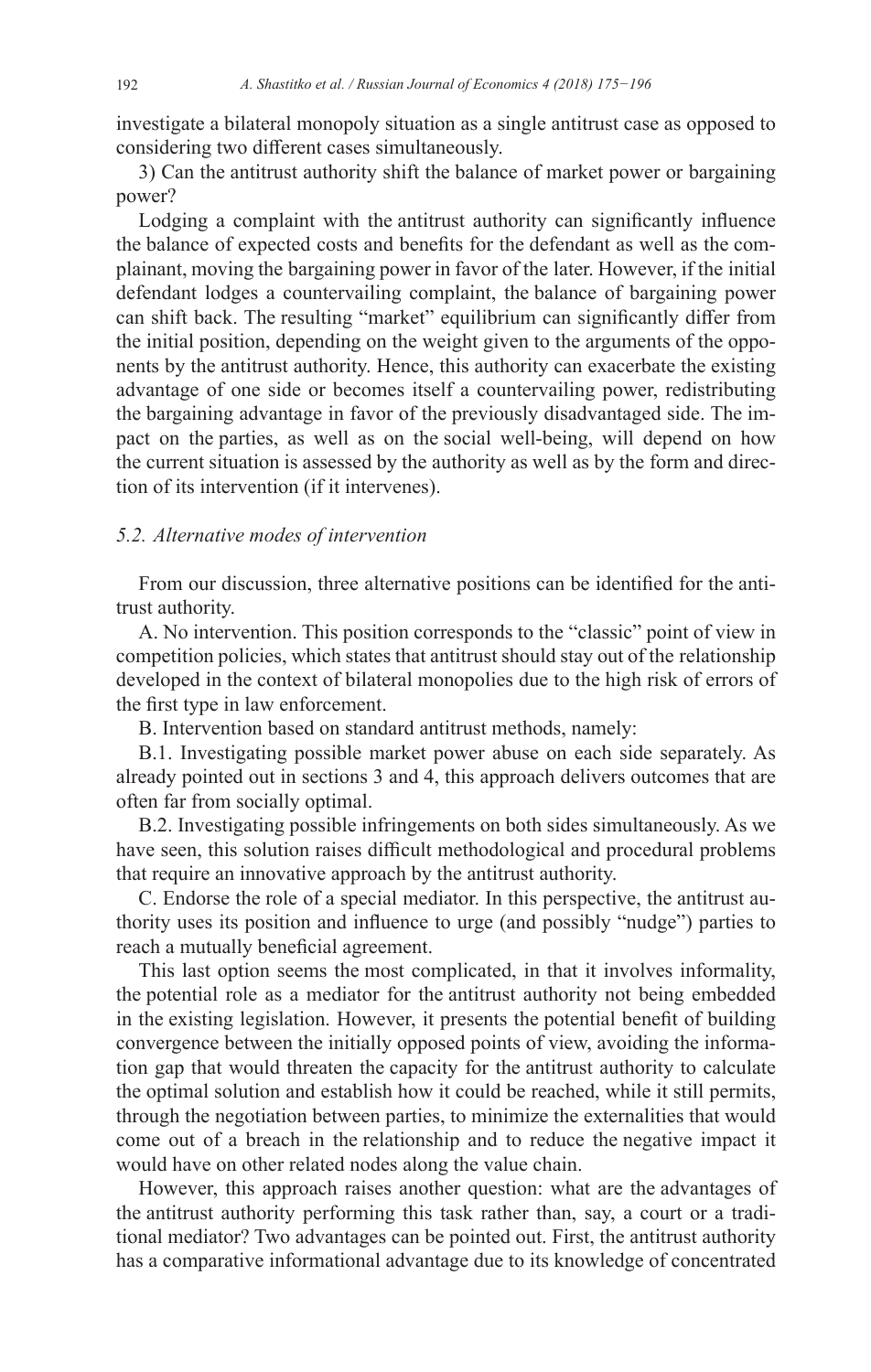markets and forms of infringement. Second, it benefits from being able to use the threat of antitrust sanctions if parties do not reach an agreement.

If we look back to our illustrative cases, this is essentially what happened in the MMK—RUSAL case, in which the threat of sanctions gave parties an incentive to change their strategies and reach an agreement, thus avoiding the costs of antitrust sanctions while simultaneously partially internalizing the social costs of disrupting critical transactions. In a different way, this is also what happened in the Sayanskhimplast—Rosneft conflict. In this case, arbitration helped upgrading the initial contract through an amicable agreement reached with FAS acting as a third party. This last approach prevents the antitrust authority to act directly as a mediator while making use of its informational advantage.

Notwithstanding the relative success of these modes of intervention in these cases, critical transactions having been secure through mutually beneficial agreements, it is not clear how systematic such practices can be and what legislative changes their formalization would require. Also, it is not clear either what the social costs and benefits are or what they would be if an agreement could not be obtained. Providing incentives for parties to reach an agreement is somewhat similar to "nudging" in behavioral economics (Thaler and Sunstein, 2008), with the buyer and the seller initially acting contrary to the socially beneficial alternative and being "nudged" in the optimal direction. However our cases differ, with parties being firms and not individuals prone to cognitive biases, and with the threat of sanctions being the tool to "nudge" them.

The modalities of interference to "govern" the bilateral monopoly that we have analyzed can also be viewed through a different lens, as a way to improve micro-institutions (in these cases firms) along the Kaldor—Hicks—Zerbe criterion (Zerbe et al., 2006). Indeed, the approach we have explored is not only about institutional changes, modifying the role of antitrust authority, but also about the alternative governance mechanisms this authority can use to incentivize parties to innovate in order to avoid or reduce the negative externalities that would come out of their failure to reach an agreement and secure their critical transactions.

### **6. Conclusions**

The bilateral monopoly situation shows characteristics that make the application of antitrust legislation more constrained than in the cases of monopoly or monopsony. In particular, parties operating in that structure face switching costs which, according to transaction costs theory, require governance mechanisms adapted to the interdependence and interactions of these parties so as to mitigate contractual hazards and negative externalities.

The interference of a third party to play this role requires detailed knowledge of the specific circumstances under which the bilateral monopoly operates. In that respect, this demanding requirement provides grounds for the standard approach to regulation, which urges no interference from antitrust authorities in contractual relations under bilateral monopoly beyond the general rules regulating competition. On the other hand, a closer look at many bilateral monopolies suggests that the absence of regulatory intervention, be it by antitrust authorities or by courts, can lead to major negative externalities when technological and/or related socio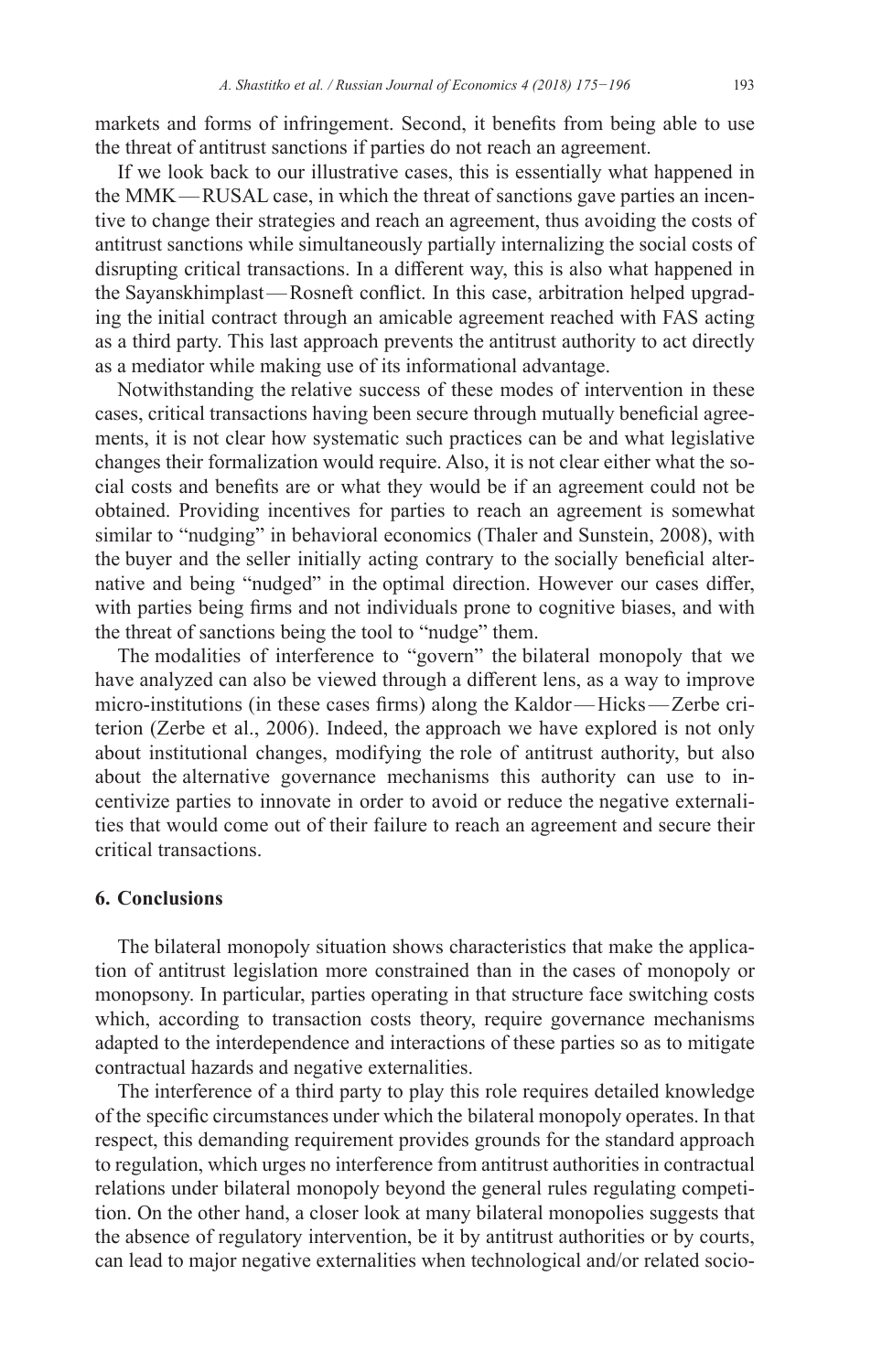economic factors provide the rationale for this market structure. More precisely, the existence of critical transactions linking the two sides may generate negative externalities for upward suppliers on the technological chain as well as for product consumers, but also for actors not directly involved in this production, for example when a lack of agreement may cause environmental risks or penalize employees in other sectors of activity.

The gravity of such externalities for the contracting parties and beyond largely depends on whether the unregulated transaction is critical and what its characteristics are. One difficulty is that criticality might be perceived very differently by parties to the transaction, leading to conflicts that would not make sense under the unified ownership of an integrated firm. In a bilateral monopoly, parties may be tempted to take advantage of externalities to gain competitive advantages in their bargaining power. Such strategies may lead to a redistribution of power favorable to one party, thus generating important coordination problems, often expressed through conflicts.

Thus, while it makes sense to preserve the general presumption regarding governmental intervention in contractual relations between private parties, including the case of bilateral monopoly, as inappropriate, it remains necessary to identify situations in which the "benign" neglect of sub-optimal governance mechanisms between parties leads to negative coordination effects and externalities spreading largely "beyond" these parties. When situations fall into this category, grounds may exist for regulatory interventions by a third party (e.g. antitrust authorities, courts, independent arbitrators). However, the comparative advantages of preserving the status quo, which generates negative externalities, or implementing a mode of governance of the relationship, viewed as more effective and preventing vertical integration but limiting competition, must be assessed as rigorously as possible.

The interventions of the Russian antitrust authority in recent cases illustrate the difficulties of the exercise. The regulator's strategy seems to have been innovative, although not uniform, providing incentives for the two sides of the bilateral monopolies at stake to negotiate mutually beneficial agreements, using threat of significantly higher transaction costs, mainly related to sanctions or courts intervention, if there were delays or even failure in reaching such agreements. On the one hand, the solutions adopted allowed to internalize the social cost of the externalities for a prolonged or even failed bargaining process. On the other hand, there are costs involved so that the question remains of whether this approach is scalable and, if so, what form would fit better with the usual role of antitrust authority and its formal embedded nature in competition legislation. These issues remain open to future research.

### **Acknowledgements**

Special thanks to Nelli Galimkhanova (FAS Russia) and Kirill Dozmarov (Art de Lex) for useful insights, particularly for section 5. The authors also benefited from comments from participants to the seminar on "Antitrust and bilateral monopoly", organized by the Competition and Industrial Policy chair at the Moscow State University on January 25<sup>th</sup>, 2018.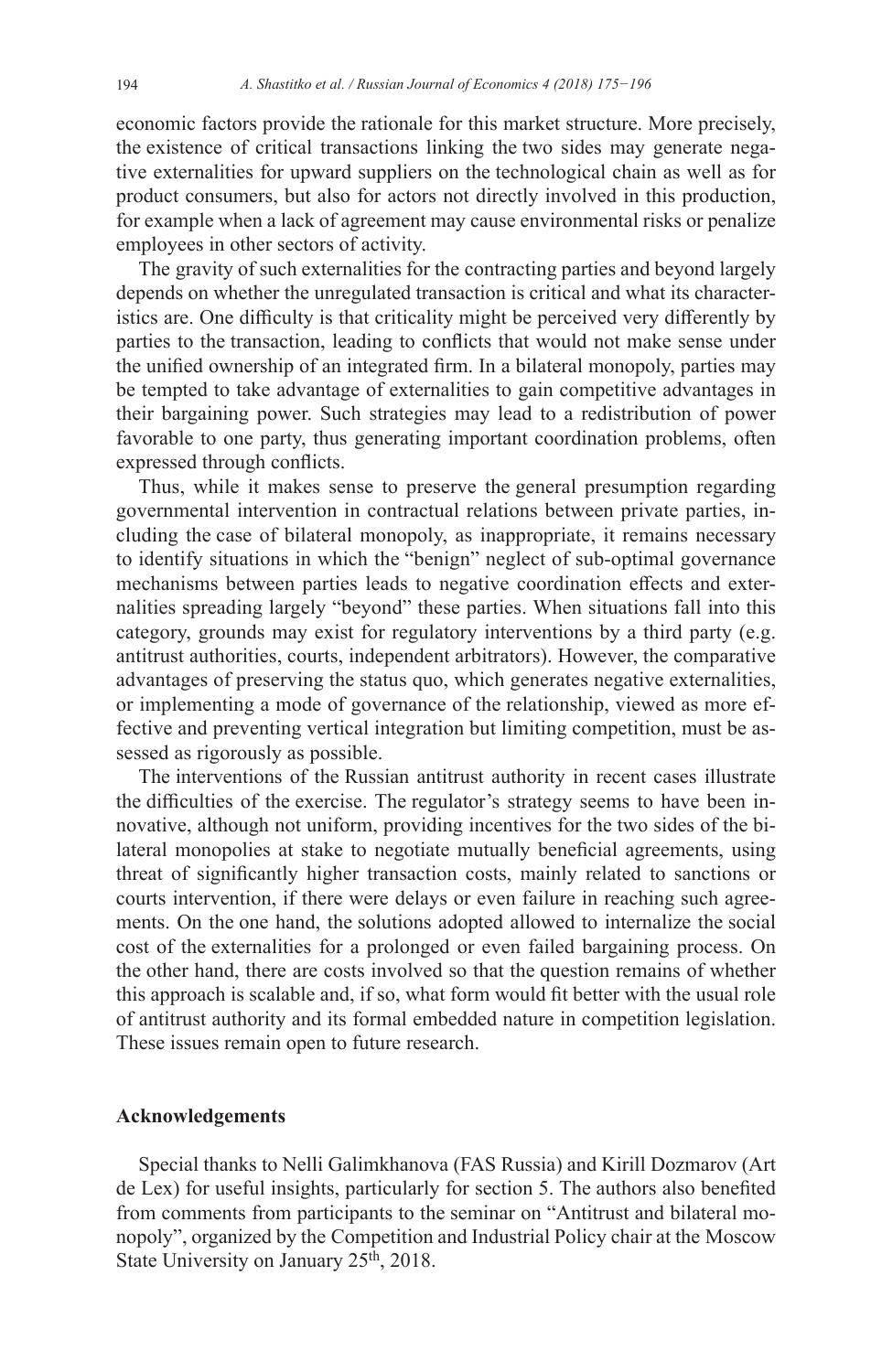# **References**

Avdasheva, S. B. (2000). *Economic relations in Russian industry*. Moscow: HSE Publ. (in Russian).

- Avdasheva, S. B., & Dzagurova, N. B. (2010). Vertical restraints and their interpretation in antitrust law. *Voprosy Ekonomiki, 5*, 110–122 (in Russian).
- Avdasheva, S. B., & Kryuchkova, P. V. (2015). The "reactive" model of antitrust enforcement: When private interests dictate enforcement actions—The Russian case. *International Review of Law and Economics, 43*, 200–208. <https://doi.org/10.1016/j.irle.2014.04.003>
- Baker, J. B., Farrell, J., & Shapiro, C. (2008). Merger to monopoly to serve a single buyer: Comment. *Antitrust Law Journal, 75* (2), 637–646.
- Blair, R. & Kaserman, D. (1987). A note on bilateral monopoly and formula price contracts. *American Economic Review, 77*, 460–463.
- Blair, R., Kaserman, D., & Romano, R. (1989). A pedagogical treatment of bilateral monopoly. *Southern Economic Journal, 55* (4), 831–841.<https://doi.org/10.2307/1059465>
- Blair, R. D., & DePasquale, C. (2011). Considerations of countervailing power. *Review of Industrial Organization, 39* (1/2), 137–143.<https://doi.org/10.1007/s11151-011-9314-8>
- Blanchard, O., & Kremer, M. (1997). Disorganization. *Quarterly Journal of Economics, 112* (4), 1091–1126.<https://doi.org/10.1162/003355300555439>
- Bose, A., & Gupta, B. (2013). Mixed markets in bilateral monopoly. *Journal of Economics, 110* (2), 141–164. <https://doi.org/10.1007/s00712-012-0310-8>
- Bowley, A. L. (1928). Bilateral monopoly. *Economic Journal, 38*, 651–659. [https://doi.](https://doi.org/10.2307/2224123) [org/10.2307/2224123](https://doi.org/10.2307/2224123)
- Brand, B., & Grothe, M. (2015). Social responsibility in a bilateral monopoly. *Journal of Economics, 11* (3), 275–289.<https://doi.org/10.1007/s00712-014-0412-6>
- Campbell, T. (2007). Bilateral monopoly in mergers. *Antitrust Law Journal, 74* (3), 521–536.
- Coase, R. H. (1960). The problem of social cost. *Journal of Law and Economics, 3* (October), 1–44. [https://doi.org/10.1057/9780230523210\\_6](https://doi.org/10.1057/9780230523210_6)
- Coase, R. (1988). *The firm, the market and the law*. Chicago: University of Chicago Press.
- Coase, R. (1991). *The institutional structure of production. Alfred Nobel Memorial Prize Lecture in Economic Sciences.* Nobel Foundation. [Reprint in *American Economic Review*, 1992*, 82* (4), 713–719]. <https://doi.org/10.1515/jeeh-1991-0401>
- Dobbs, I. M., & Hill, M. B. (1993). Pricing solutions to the bilateral problem under uncertainty. *Southern Economic Journal, 60* (2), 479–489.<https://doi.org/10.2307/1060093>
- European Commission (1997). Commission Notice on the definition of relevant market for the purposes of Community competition law. *Official Journal of the European Communities, C 372* (9.12), 5–13.
- Foldes, L. (1964). A determinate model of bilateral monopoly. *Economica, 31* (122), 117–131. <https://doi.org/10.2307/2551350>
- Galperin, V. M., Ignatiev, S. M., & Morgunov, V. I. (2004). *Microeconomics.* St. Petersburg: Ekonomicheskaya Shkola (in Russian).
- Goering, G. E. (2014). The profit-maximizing case for corporate social responsibility in a bilateral monopoly. *Managerial and Decision Economics, 35* (7), 433–499. [https://doi.org/10.1002/](https://doi.org/10.1002/mde.2643) [mde.2643](https://doi.org/10.1002/mde.2643)
- Gould, J., & Ferguson, C. (1980). *Microeconomic theory* (5th ed.). Homewood, IL: R. D. Irwin.
- Joskow, P. L. (2002). Transaction cost economics, antitrust rules and remedies. *Journal of Law, Economics and Organization, 18* (1), 95–116. <https://doi.org/10.1093/jleo/18.1.95>
- Künneke, R., Groenewegen, J., & Menard, C. (2010). Aligning modes of organization with technology: Critical transactions in the reform of infrastructure. *Journal of Economic Behavior and Organization*, *75* (3), 494–505. <https://doi.org/10.1016/j.jebo.2010.05.009>
- Lianos, I., & Lombardi, C. (2016). Superior bargaining power and the global food value chain: The wuthering heights of holistic competition law? *Concurrences Review, 1*, 22–35. [https://](https://doi.org/10.2139/ssrn.2773455) [doi.org/10.2139/ssrn.2773455](https://doi.org/10.2139/ssrn.2773455)
- Machlup, F., & Taber, M. (1960). Bilateral monopoly, successive monopoly, and vertical integration. *Economica, 27* (106), 101–119. <https://doi.org/10.2307/2550895>
- Manne, G. A., & Wright, J. D. (2010). Innovation and the limits of antitrust. *Journal of Competition Law & Economics, 6* (1), 153–202.<https://doi.org/10.1093/joclec/nhp032>